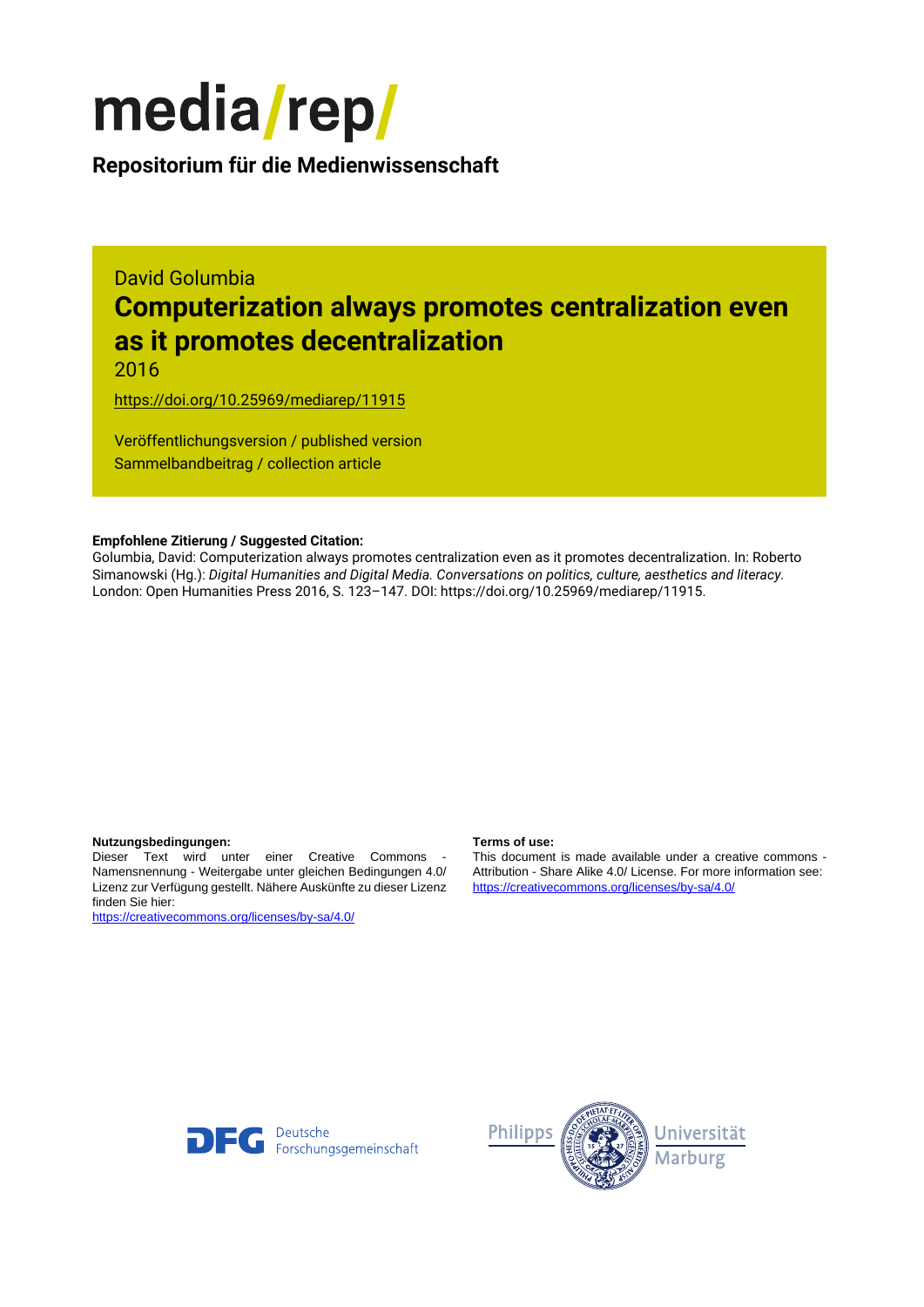INTERVIEW 4

# **Computerization always promotes centralization even as it promotes decentralization**

*David Golumbia*

David Golumbia teaches in the English Department and the Media, Art, and Text PhD program at Virginia Commonwealth University. He is the author of *The Cultural Logic of Computation* (2009) and many articles on digital culture, language, and literary studies and theory. He maintains the digital studies blog *uncomputing.org* and edits *The b2 Review*: Digital Studies magazine for the *boundary 2* editorial collective. His *The Politics of Bitcoin: Software as Right-Wing Extremism* is forthcoming in 2016 from the University of Minnesota Press, and he is currently working on the book *Cyberlibertarianism: The False Promise of Digital Freedom*.

David Golumbia presents four reasons why he considers "hacker" groups such as Anonymous right-wing activism, states that in the regime of computation today the mathematical rationalism of Leibnitz has prevailed Voltaire's critical rationalism, and proposes a FDA for computer technology. He doesn't see the Internet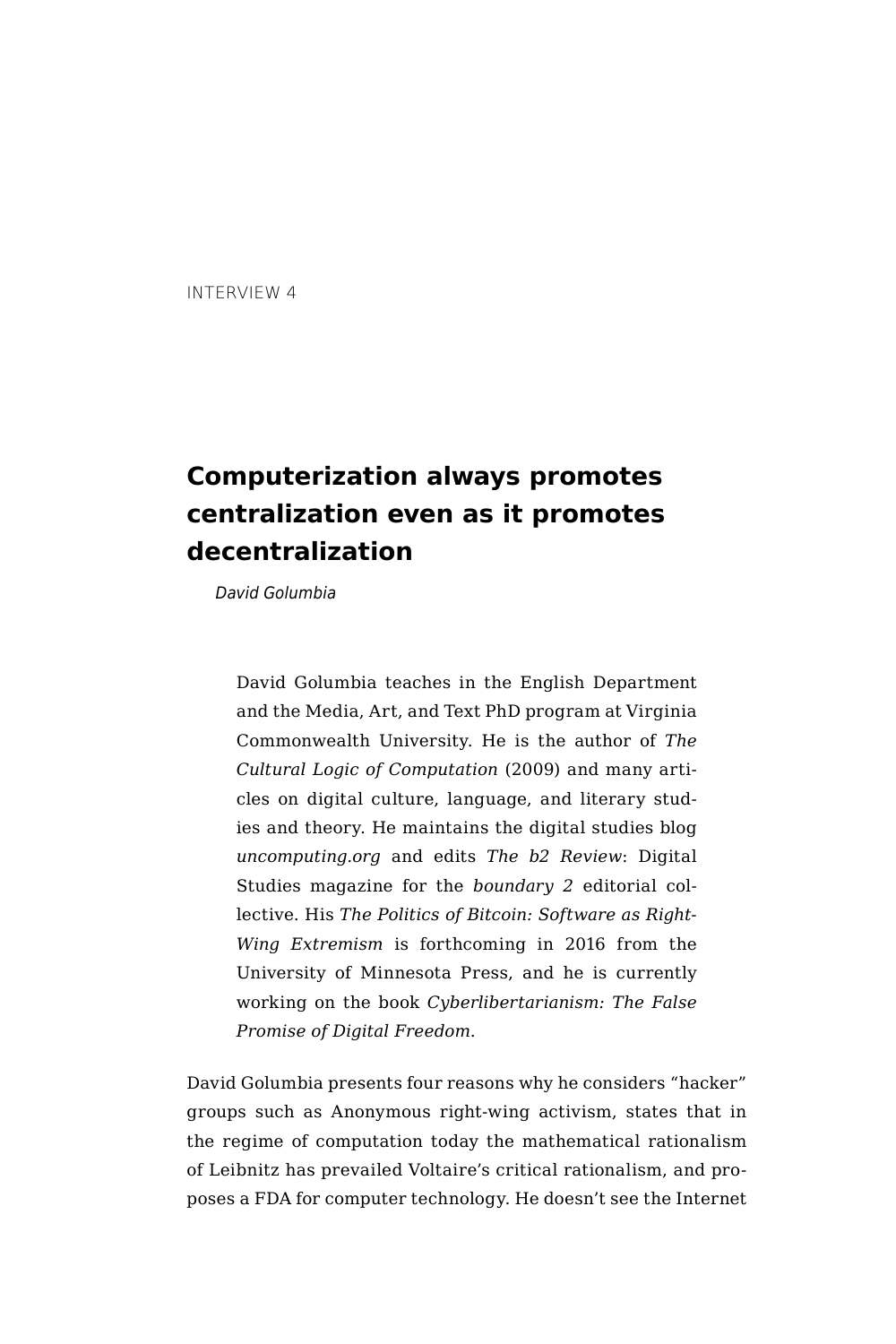as Habermasian "public sphere," considers Digital Humanities a 'perfect cyberlibertarian construct,' bemoans the capitulation of universities to new media corporations, and calls for a balance of both modes of thinking, the hedgehog and the fox, in the digital age.

# **Prelude**

**Roberto Simanowski:** What is your favored neologism of digital media culture and why?

**David Golumbia:** My least favorite digital neologism is "hacker." The word has so many meanings, and yet it is routinely used as if its meaning was unambiguous. Wikipedia has dozens of pages devoted to the word, and yet many authors, including scholars of the topic, write as if these ambiguities are epiphenomenal or unimportant. Thus the two most common meanings of the word— "someone who breaks into computer systems," on the one hand, is by far the most widely-understood across society, and "skilled, possibly self-taught, computer user" on the other, is favored to some extent within digital circles—are in certain ways in conflict with each other and in certain ways overlap. They do not need to be seen as "the same word." Yet so much writing about "hackers" somehow assumes that these meanings (and others) must be examined together because they have been lumped by someone or other under a single label. Today, "hackers" are bizarrely celebrated as both libertarian and leftist political agitators, "outsiders" who "get the system" better than the rest of us do, and consummate insiders. My view is that this terminological blurring has served to destabilize Left politics, by assimilating a great deal of what would otherwise be resistant political energy to the supposedly "political" cause of hackers, whose politics are at the same time beyond specification and "beyond" Left-Right politics.

**RS:** Could we then, in allusion to Geert Lovink's book title and complaint *Networks Without a Cause*, speak of hacktivism or rather hackerism without a cause?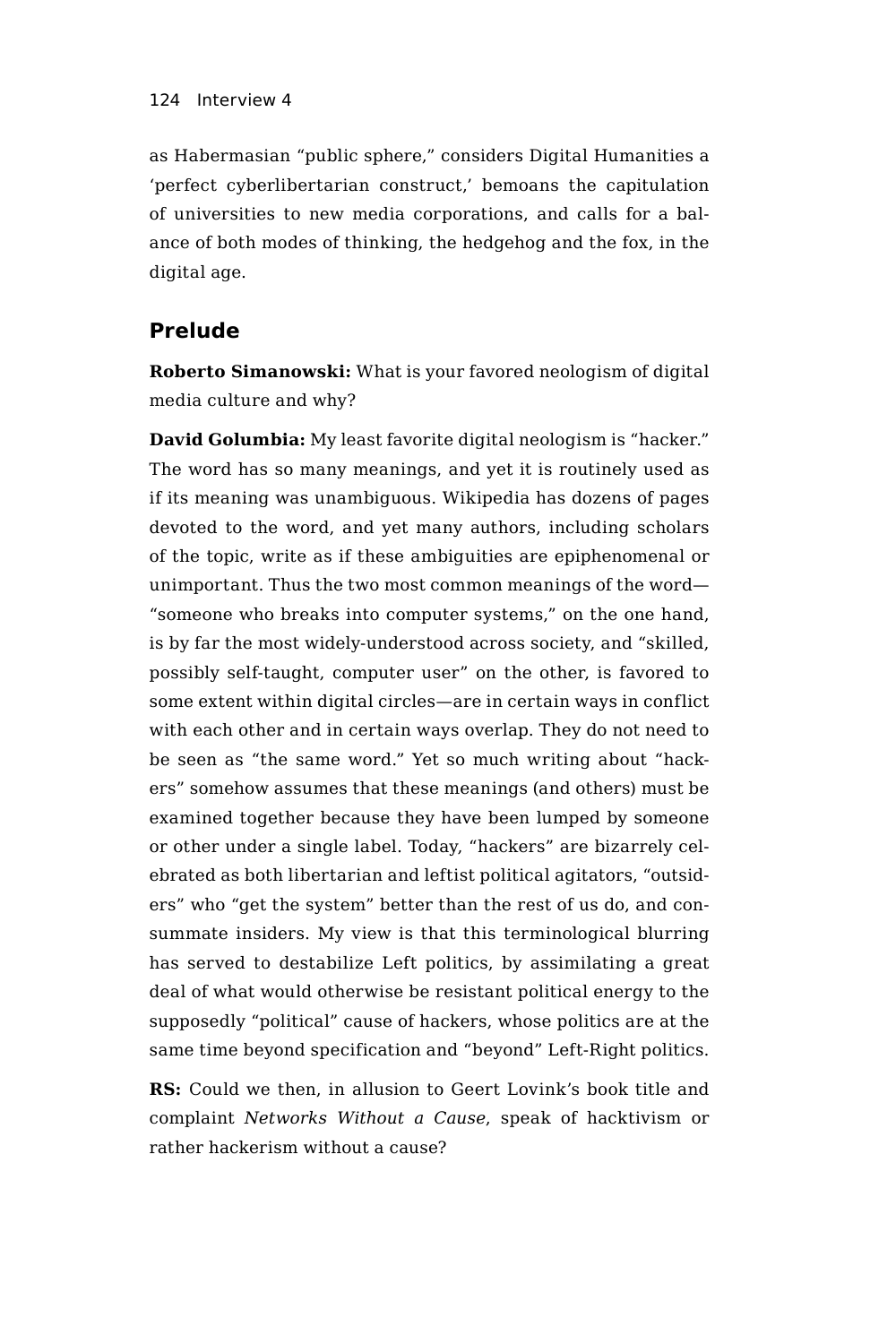**DG:** In my mind, much of what is celebrated as "political activism" by "hacker" groups such as Anonymous is more easily parsed as right-wing than as left-wing activism, but because it gets labeled "hacker" people are hesitant to read the actual politics for what they are.

**RS:** Why do you see this as right-wing activism?

**DG:** I consider it right-wing for four reasons: first, because the issues on which it focuses are usually ones on the agenda of the far right (the dissolution of the state, the celebration of individual freedoms over social equality, and a diminished focus on the dangers of concentrated capital); second, because to the degree that hackers declare overt politics, they are usually those of right libertarianism; third, because its culture is so retrograde with respect to Left issues, such as gender and racial equality; fourth, because it celebrates power, both at the individual and personal level, and often celebrates its exercise without any discussion of how power functions in our society. These last two both mitigate, for me, the partially leftist appearance of the anti-rape and anti-pedophilia campaigns sometimes engaged in by Anonymous and others. This is made more bizarre by the fact that the term "hacker" was first popularized in the "skilled computer user" meaning and that among the most famous hackers were Bill Gates, Paul Allen, Steve Jobs, and Steve Wozniak. "Hacking" is supposed to be counter-cultural and resistant to capital, say some on the Left, but many tech business leaders today call themselves hackers; not only does Mark Zuckerberg call himself a hacker, but Facebook makes "hacking" a prime skill for its job candidates, and all its technical employees are encouraged to think of themselves as "hackers."

I have begun some work in which I try to disambiguate the "technical" definitions of "hacker" from its actual deployment in social discourse, and my tentative conclusion is that "hacker" means something like 'identified with and desirous of power, and eager to see oneself and have others see oneself as possessing more power than others do.' That isn't what I see as a welcome political formation. I don't think the criticism I am making here is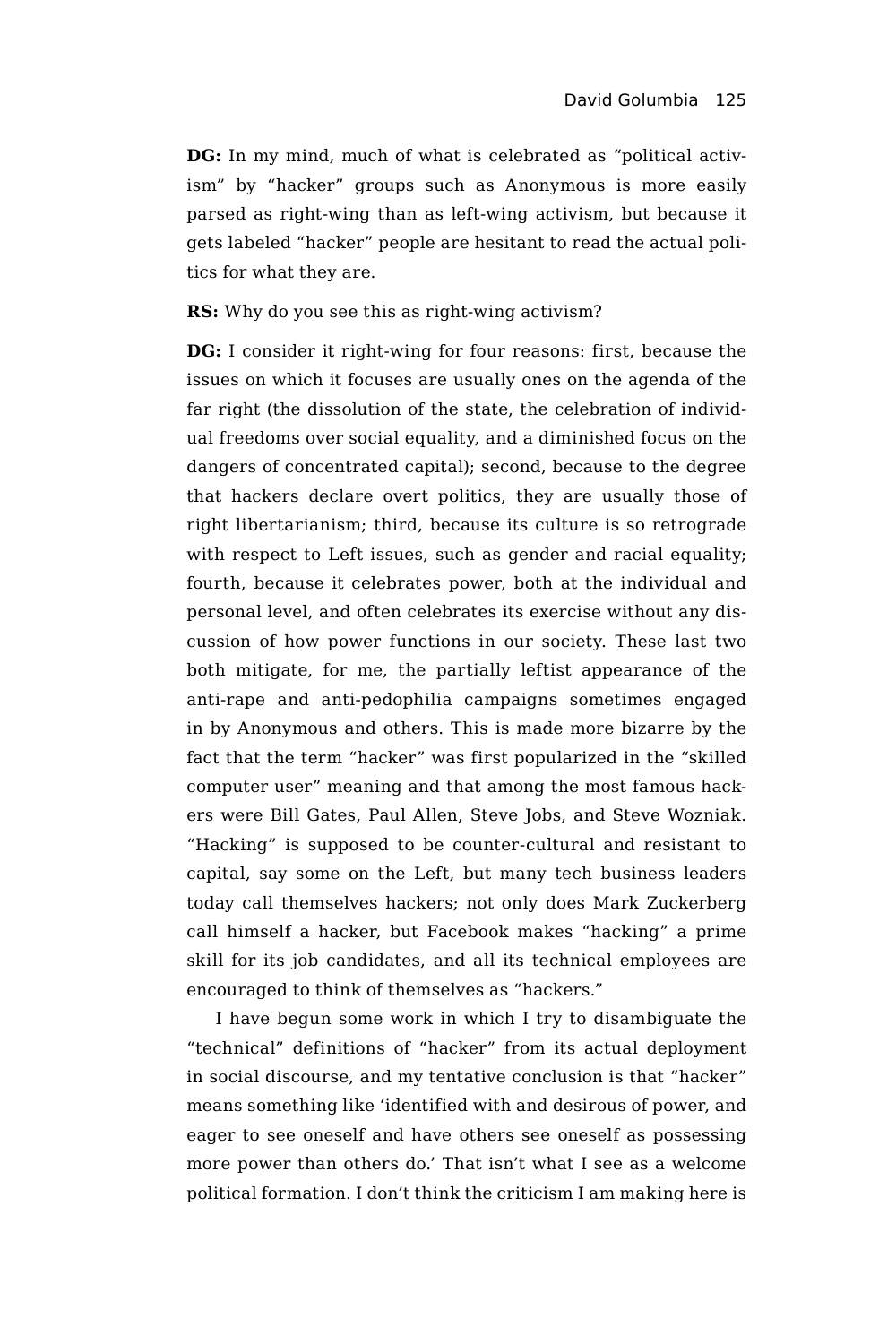quite the same topic about which Lovink is writing in *Networks Without a Cause*, as his subject there is what Evgeny Morozov and others have called "slacktivism," or the belief that one is causing or contributing significantly to political change by communicating over social media. At least in those cases, the causes to which one is committed are often clear, even if the results of one's actions are not always clear at all. With "hacking," I am concerned about something closer to effective action that takes on a cloak of Left-oriented social justice and equity concerns, but in fact tends much more clearly to serve Right-oriented interests; I see this concern as the reason Barbrook and Cameron, Borsook, and Winner identified the notion of "cyberlibertarianism," about which I've written a fair amount recently in terms of its impact on Left political goals.

**RS:** If you could go back in history of new media and digital culture in order to prevent something from happening or somebody from doing something, what or who would it be?

**DG:** I can't help but find it very interesting to imagine what the Internet would be like today if in 1991 the Commercial Internet Exchange (CIX) had not been established and the High Performance Computing Act had not been passed, and the Internet remained generally off-limits for commercial usage. I think we would today have a wonderfully useful set of tools some of whose problems would not exist or would be substantially mitigated, and I think we would have much less techno-utopianism: especially the suggestion that if we just let capital do what it wants and get out of the way, all of our problems will be solved.

# **Politics and Government**

**RS:** Speaking of the internet's commercialization, while in the 1990s Internet pioneers such as John Perry Barlow declared the independence of Cyberspace from the governments of the old world, now it seems people hope for governments to intervene in the taking-over of the Internet by huge corporations such as Google and Facebook.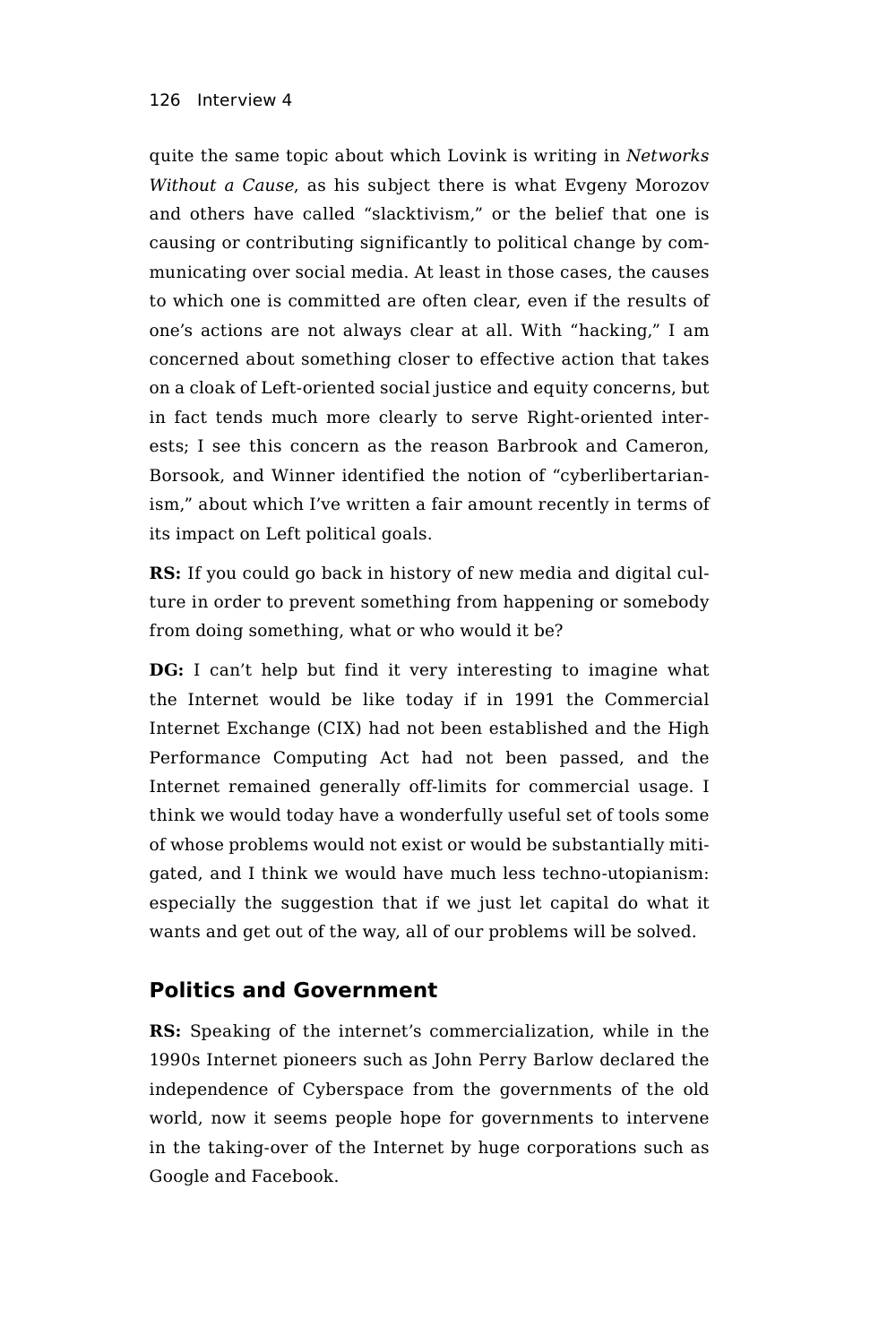**DG:** I always saw the rejection of government as unwelcome and part of a general pro-corporate and often explicitly libertarian rejection of core values of democratic governance. Government is and has been the only effective guarantor of egalitarian values that I know of in our world. Libertarians attack this principle specifically; their pro-business philosophy targets places where democratic processes, up to and including rulings of the US Supreme Court, suggest that Constitutional principles require regulatory and statutory guarantees of equality. I am not sure I see yet a robust enough recognition that a rejection of government is itself a rejection of almost the entirety of democracy in any coherent form in which it's been articulated, and that the result of rejecting it can only be massive concentrations of power and capital.

**RS:** Given the different perspective on the role of the government in society in the US and in, say, Germany one wonders how the Internet would have developed if it had been invented in Europe.

**DG:** I know much more about the US than about the European context, but my impression is that Europe would have been much more cautious about the commercialization of the Internet, which I think would have been a much better way to run the experiment. Some European countries often have robust rules about the "right to representation" or the notion that individuals "own" any or all data about themselves, and having built out the Internet with that as a foundation would, to my mind, have been preferable.

**RS:** While for some time and to some people its gift economy imperative let the Internet appear as the last resort of communism, it meanwhile has become a playground of neo-liberalism even centralizing an important public good such as knowledge in the hands of a private company such as Google. In his book *The Googlization of Everything (And Why We Should Worry)*, Siva Vaidhyanathan speaks of Google's "infrastructural imperialism" and calls for the public initiative of a "Human Knowledge Project" as "global information ecosystem". Aware of the utopian nature of his vision, Vaidhyanathan adds that Google has been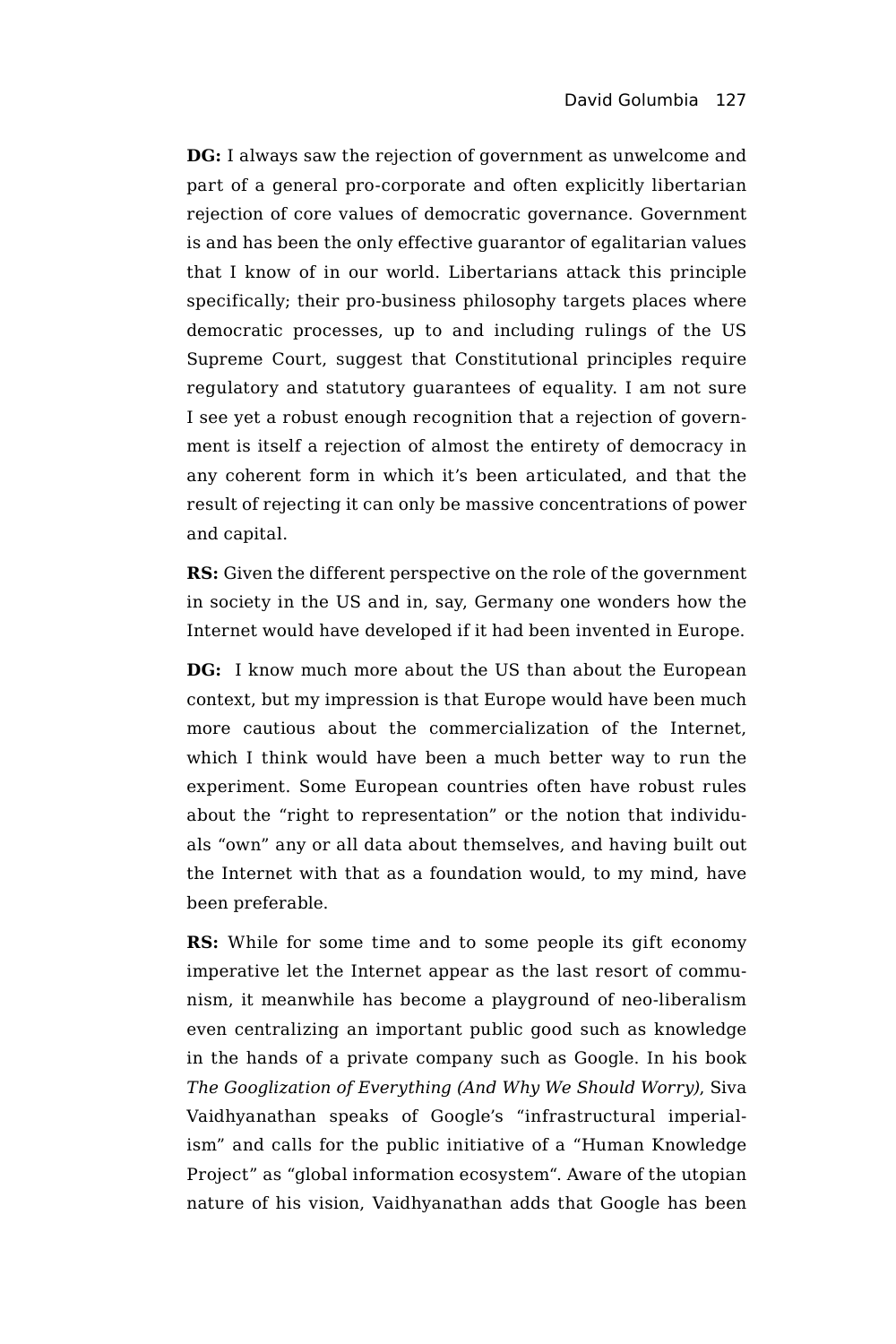crowding out any imagination of alternatives, and achieving this not least—and ironically—by virtue of its reputation for building systems that are open and customizable -- so far. Should we mistrust the positive record and worry? Would the US government or the European Union ever have been able to carry out something like Google's book project? Should –and could– they run a search engine free of advertisement and with an algorithm visible to all who care?

**DG:** We should worry, and though I agree with Vaidhyanathan in many ways, there are some ways in which I think the critique needs to go deeper. The Internet was never a bastion of communism, not without a kind of thoroughgoing establishment of foundations which it never had, and certainly not once the restrictions on commercial use were lifted. At some level I think some kind of public accountability for central mechanisms like search is absolutely imperative, though what forms these can take are not at all clear to me, since exposing parts of the search algorithm almost necessarily makes gaming search engines that much easier, and gaming seems to me a significant problem already. Computerization is always going to promote centralization even as it promotes decentralization—often in one and the same motion. Advocates of decentralization are often almost completely blind to this, directly suggesting that single central platforms such as Facebook, Wikipedia, Twitter and Google "decentralize" as if this somehow disables the centralization they so obviously entail.

This is therefore a set of problems created in no small part by the promulgation of ubiquitous computing itself. At this level I am not sure that having Google search be "owned" by the public or a private corporation makes that much of a difference, although the arguments for it being a public resources (as advanced by legal scholars such as Frank Pasquale and others) I find persuasive, and the existence of governmental communications systems in the past, despite right-wing attacks on them, is compelling evidence that governments can run such systems not just efficiently but also with respect for the equality interests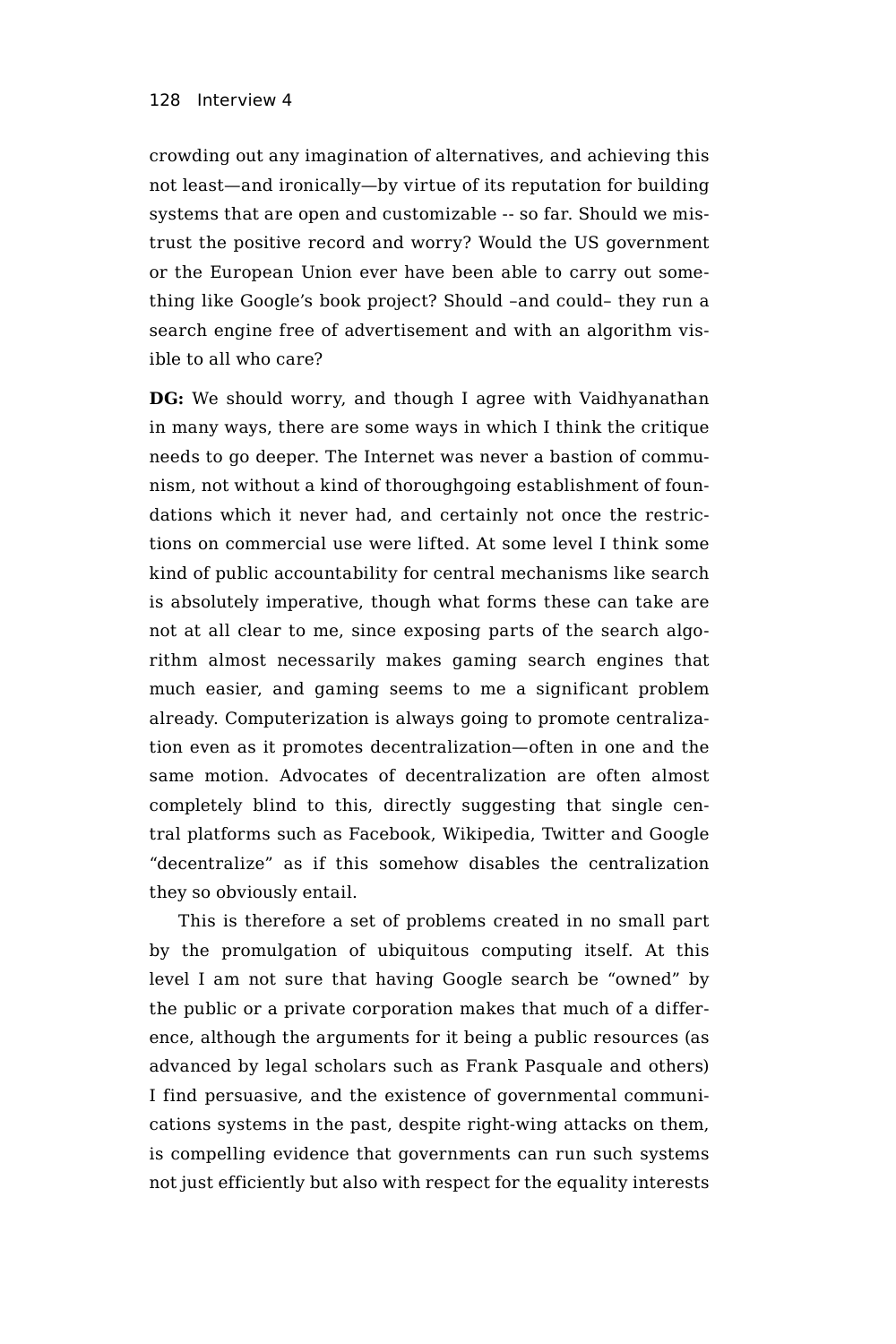inherent in such systems (that is, the US Postal Service, under constant attack from Republicans, not only works well, but provides services at low cost to populations to whom the provision of services is not economically advantageous).

Centralization is one problem, and I believe we need a much more robust and thoughtful critique of the tendency toward centralization itself: that regardless of its benefits, its drawbacks are more serious than most commentators want to admit. Wikipedia, in my opinion, which in many ways resembles the Human Knowledge Project, is of great concern to me precisely because it intends to be and has partly succeeded at being *the* single site for the totality of human knowledge, and I think there are compelling reasons to suggest that the very idea of a single site for the totality of human knowledge is itself politically suspect, despite its benefits. This is an abstract-level concern, like my concern with Google, that does not have much to do with the actual character of particular Wikipedia pages or the results of particular Google searches, but with a question more like that of monopolies and antitrust. In the heyday of antitrust jurisprudence in the US, it was widely-acknowledged that monopolies of various sorts over any part of the market were inherently unwelcome. Today, under the influence of highly interested parties who themselves want the advantages of concentrated economic power, that thinking has been almost entirely cast aside, and I think it is today needed more than ever, or at least as much as it was in the days of Standard Oil.

# **Algorithm and Censorship**

**RS:** The numbers of views, likes, comments and the Klout Score –as measure of one's influence in social media– indicate the social extension of the technical paradigm of digital media: counting. The quantification of evaluation only seems to fulfill the "cultural logic of computation" as the title of your 2009 book reads that addresses the aspiration in politics and economics to organize human and social experience via computational processes. The desired effect of counting is comparison and ranking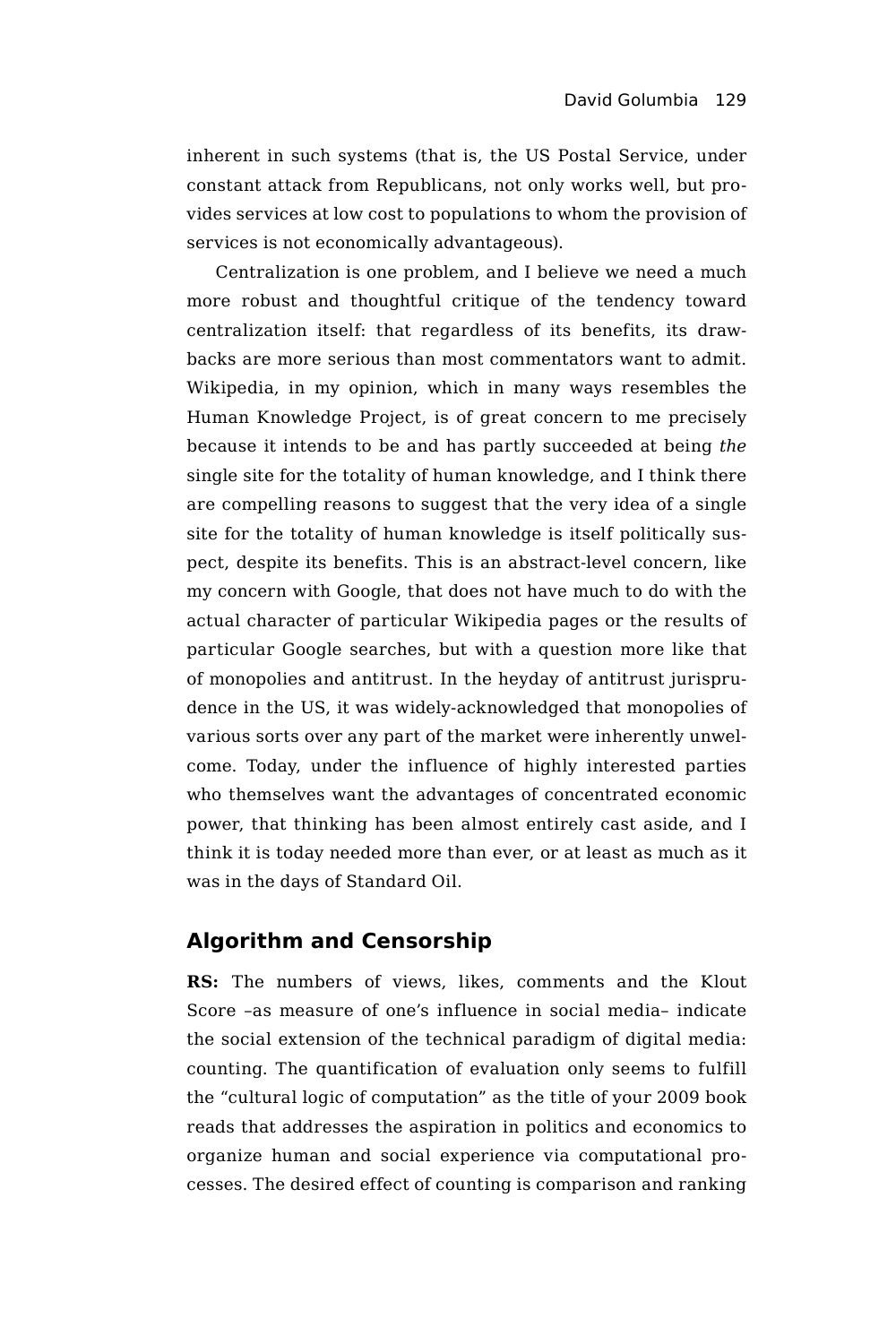which allows for determining normality and detecting deviance with the effect of predicting, controlling and disciplining human action. However, the effort to measure and classify dates back to at least the Enlightenment and is part of a modern understanding of nature and society. Is computationalism hence nothing more than the continuation of the epistemic logic of modernity by new means after the intermission of postmodern ambiguity and relativism? Where do you see the problem of this concept?

**DG:** You write: 'the effort to measure and classify dates back to at least the Enlightenment.' That's true. The point of my book is not to deny the effectiveness or importance of quantification; it is to dispute the view that its methods are the only ones that apply to the human sphere. As I briefly discuss at one point in the book, with the Enlightenment comes both the view, most usefully and tellingly associated with Leibniz, that human reason is entirely a function of what we call in a narrow sense rationality—that is, the view that everything in the mind, or everything important in society, can be reduced to mathematical formulae and logical syllogisms. Against this, we have what is sometimes thought of as the "critical rationalism" of Voltaire, a more expansive version of rationalism that recognizes that there are aspects to reason outside of calculation, which in Voltaire's case might include phenomena like irony, skepticism, and a certain humility about the potential of human beings to grasp the totality of experience.

More recently, Derrida encourages us to use the term "reason" in place of this more expansive notion of "rationality," pointing out how frequently in contemporary discourse and across many languages we use the word "reasonable" to mean something different from "rational." I argue in my book that the regime of computation today encourages the narrow view of rationality—that human reason is *all* calculation—and that is discourages the broader view, that reason includes other principles and practices in addition to calculation and logic. I believe some versions of "modernity" tilt toward one, and some tilt toward the other. Projects to quantify the social—including Klout scores, the quantified self, and many other aspects of social and predictive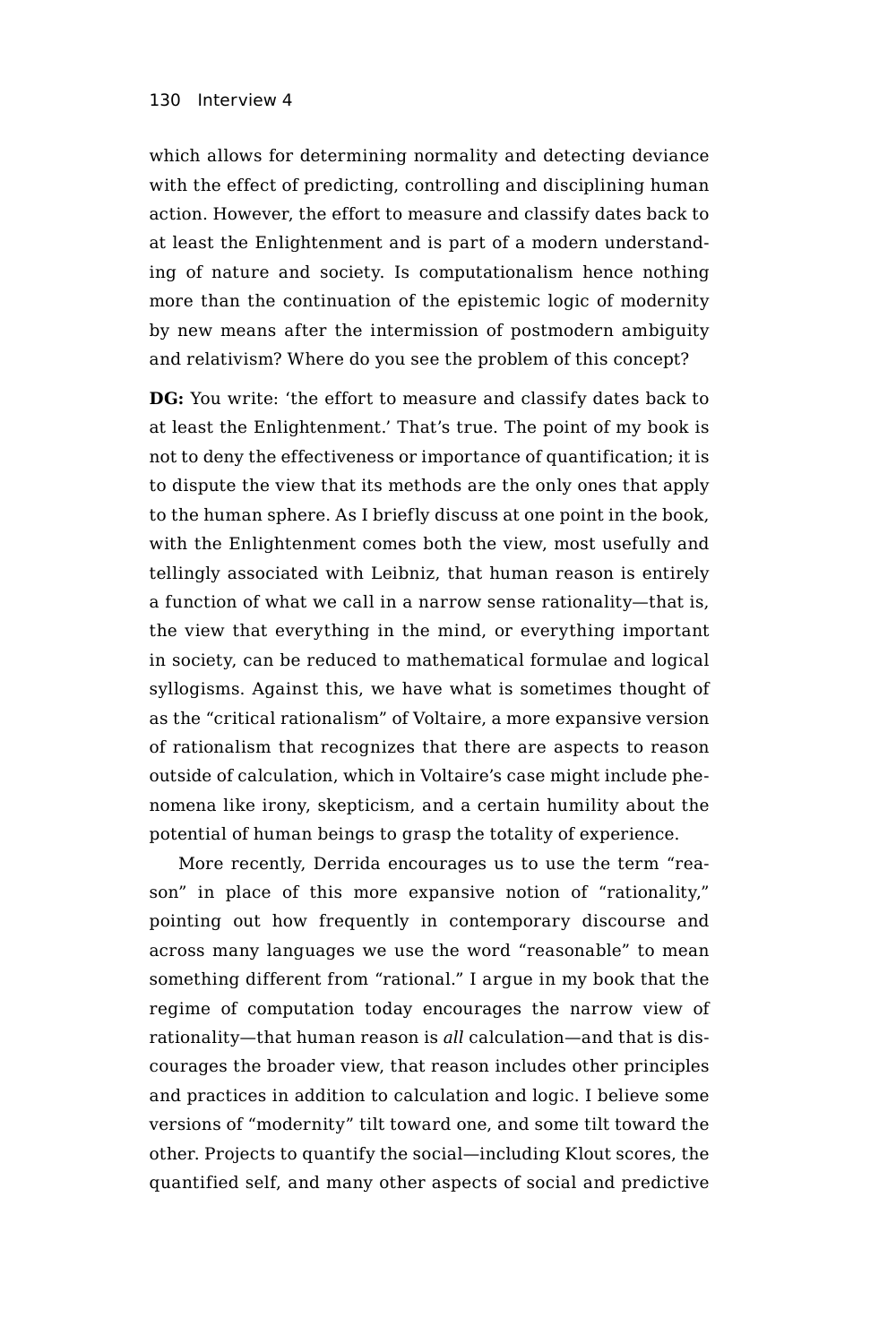media—advertise the notion that calculation is everything. I think we have very serious reasons, even from Enlightenment and modernist thinkers, to believe this is wrong, and that historically, regimes that have bought into this view have typically not been favorable to a politics of egalitarianism and concerns with broad issues of social equality. My hope is that the pendulum is swinging very far toward the calculation pole, but that eventually it will swing back toward the broader view of rationality, recognizing that there are dangers and fallacies inherent in any attempt to thoroughly quantify the social.

**RS:** The notion that quantification undermines egalitarianism seems paradoxical, since one could argue numbers, by nature, symbolize equality. Think, for example, of the one head-one vote rule today in contrast to previous restrictions on the base of certain qualities: possession, education, gender, ethnos. What is your concern?

**DG:** I just don't agree that 'numbers by nature symbolize equality' and I'm not sure how or why one would assert that. Numbers are abstract objects that can symbolize and enforce inequality every bit as much as equality. The one person-one vote rule is a numerical system designed to ensure equality; the one-property owner-one vote rule that the US had in its early days was a numerical system that ensured inequality (as was the "3/5 compromise" under which slaves counted as less than other members of the population for purposes of democratic representation). Further, the reduction to calculation, which is what I talk about—the view that everything can and should be reduced to numbers, particularly when it comes to the social world—has historically been associated much more with Right than with Left political systems, as I discuss at length in my book.

**RS:** Your book seems to confirm the technological determinism explored, for example, in Alexander Galloway's *Protocol. How Control Exists after Decentralization* (2006) and shares his call for resistance which itself is repeating the call to resist the tyranny of transparency by fog and interference proposed in Tiqqun's "The Cybernetic Hypothesis" (2001) and before by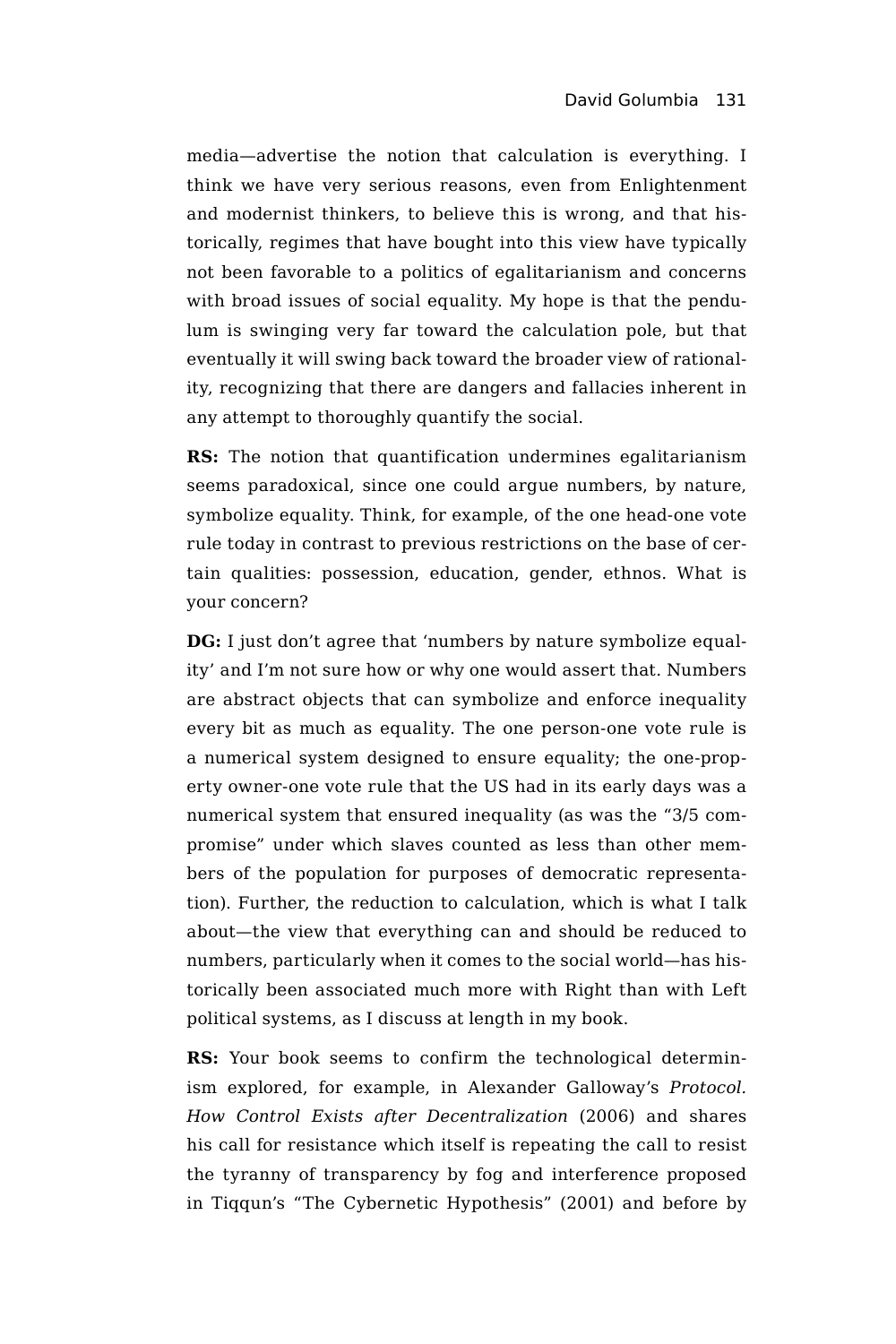Deleuze in his discussion with Antonio Negri "Control and Becoming". How do you see today the option to undermine computation and cybernetics as the central means of unlimited rationalization of all human activity in contemporary society?

**DG:** I take "technological determinism" to be the view that the form of a given technology inherently, and to a large extent regardless of human intervention, shapes society. Using that definition, I would disagree strongly that my book, Galloway's, and the other works you mention endorse technological determinism—quite the opposite in fact. While I think Galloway and I would agree that certain technologies tend to come with implicit politics, these have often been formed by the developers of the technology, and are always or almost always subject to the social matrices in which those technologies are embedded, and the technologies themselves are largely shaped by those social matrices. I agree with Galloway's suggestions about the "tyranny of transparency." To me the way to resist that is to put politics and social good above other values, and then to test via democratic means whether technological systems themselves conform to those values. When they don't, even if they are fun, attractive, addictive, or even very useful, it seems to me we have an obligation as a society to consider limiting or even rejecting those technologies. Otherwise the deterministic factors become all about the market—what can be sold to us, using the most advanced technical means possible to determine what we are least able to resist. That is a tyranny of the market that is antithetical to democracy. I believe we have built a technical system that solicits and captures far too much information about us, and that the only solutions to the enormous problems that it causes are to scale the system itself back, however contrary to received wisdom that may sound. Further, the fact that we are generally prohibited even from considering any such scaling-back of technology as long as a small enough group of people wish to purchase it—witness here the controversy over attempts to regulate or perhaps prevent the distribution of Google Glass, and the extremely arrogant insistence on the part of Google itself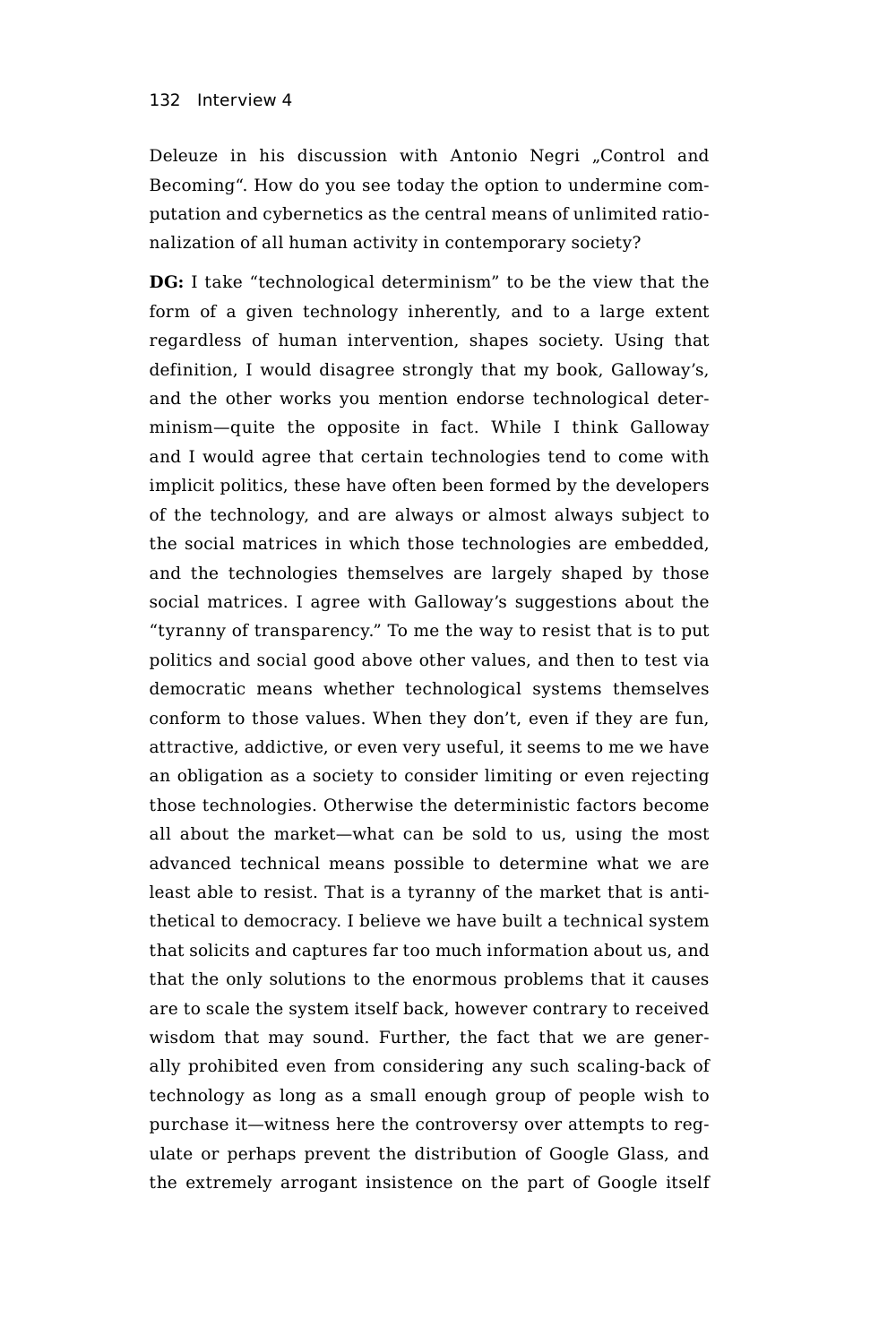and many early adopters that only they have the right to decide whether the technology is acceptable, even if it has detrimental effects on many other people.

**RS:** Google Glass may be a good example of what I mean by technological determinism and why I am skeptical regarding the prospect of human interventions. You are completely right, Google Glass, as much as Facebook and other new communication technologies, has been formed by developers who more or less represent certain social practices or desires. Given the age of many programmers and their longing to be the next teenage millionaire by coming up with the right app, one wonders to what extent they fulfill social desire and to what extent they produce it. However, my notion of technological determinism alludes to McLuhan's notion that first we shape technology and then technology shapes us. Hans Jonas, in his book *The Imperative of Responsibility: In Search of an Ethics for the Technological Age*, basically repeats this assumption, stating that human power over nature has become self-acting and has turned man into a "compulsive executer of his capacity". Isn't the development of Facebook (its imperative of radical transparency) and the invention of Google Glass (its aim to have the computer and Internet as handy as possible) the inevitable expansion and consequence of what has been created before? To put it this way: When does the cultural logic of computation turn into the logic of technology itself with the result that technology is no longer caused by culture but rather determines it?

**DG:** Technologies, especially once they are released, absolutely do exert shaping powers on society. Where I part ways is on the question of "inevitability." It is not inevitable that the democratic citizenry should or will accept Google Glass; it was not inevitable that we accepted nuclear power (and we could have accepted it much more than we have); it was not inevitable that the Internet would be commercialized; it is not inevitable that Facebook (at least in something like its current form) is legal, not least for the reasons you mentioned earlier regarding European law, which differs from US law in some important respects regarding the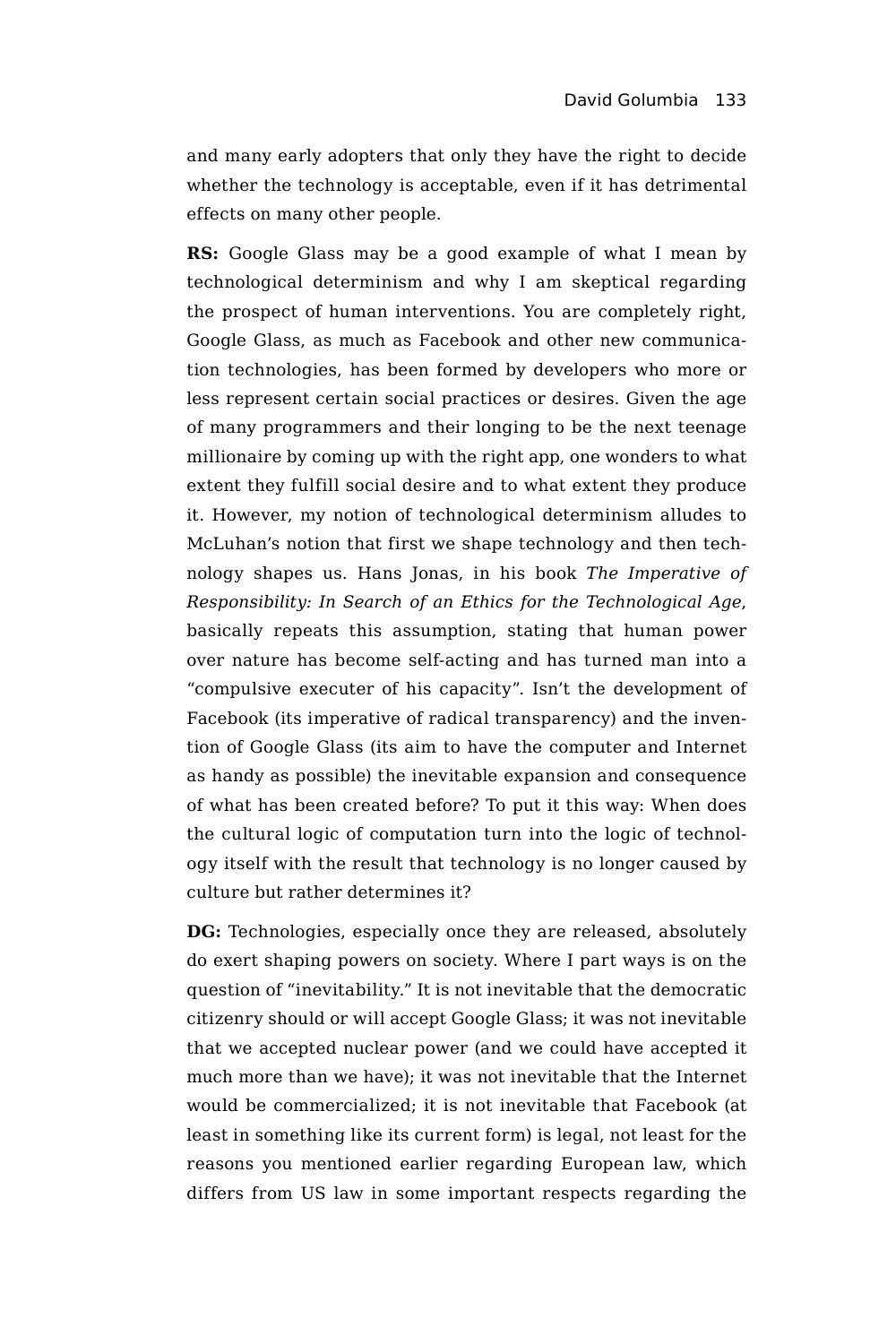kinds of representations found on Facebook. Television itself was structured by a range of legal and engineering decisions which could have been handled differently. McLuhan is an extremely gnomic thinker, as he not just admits but openly embraces, and it's not always clear how to take some of his statements—even in "the medium is the message," it's not clear which aspects of "the medium" count as "the medium" and which don't. One of the main targets of libertarians in the US is the Food and Drug Administration (FDA), which they believe "impedes innovation." I think the history of the FDA is very clear, and that we have been well-served by having a democratically-empowered body of experts and citizens determine whether or not a particular drug is more harmful than beneficial. Computer technologies are now openly advertised as having life-altering effects as extreme as, or even more extreme than, some drugs. The notion that such powerful technologies must be allowed to proliferate subject only to the "regulation" of the market only fits into libertarian ideas of democracy, and I think and hope that we will reach a point where we understand that democratic constraints on technology are not merely welcome but necessary. Another area where this exact issue is raised is drones. Right now, in the US, FAA and other regulations prohibit most kinds of drone use (other than in military operation). There is nothing inevitable about the question of whether these laws change, and if they don't change, the future will be very different than if, as techno-libertarians demand, the laws are removed and drone operators are just allowed to do as they like.1 And I do think, following the FDA model, that it is critically important to have democratic regulation of at least some technologies prior to their release, as well as some kind of democratic review of technologies after they have been released. I do not think it is out of the question, for example, that the EU and/or the US will, eventually, prohibit certain parts of the functionality today associated with Facebook.

**RS:** A FDA for digital media seems to be as reasonable as the FDA is. In Germany there is discussion whether one should create a ministry of the Internet. Of course, there would, especially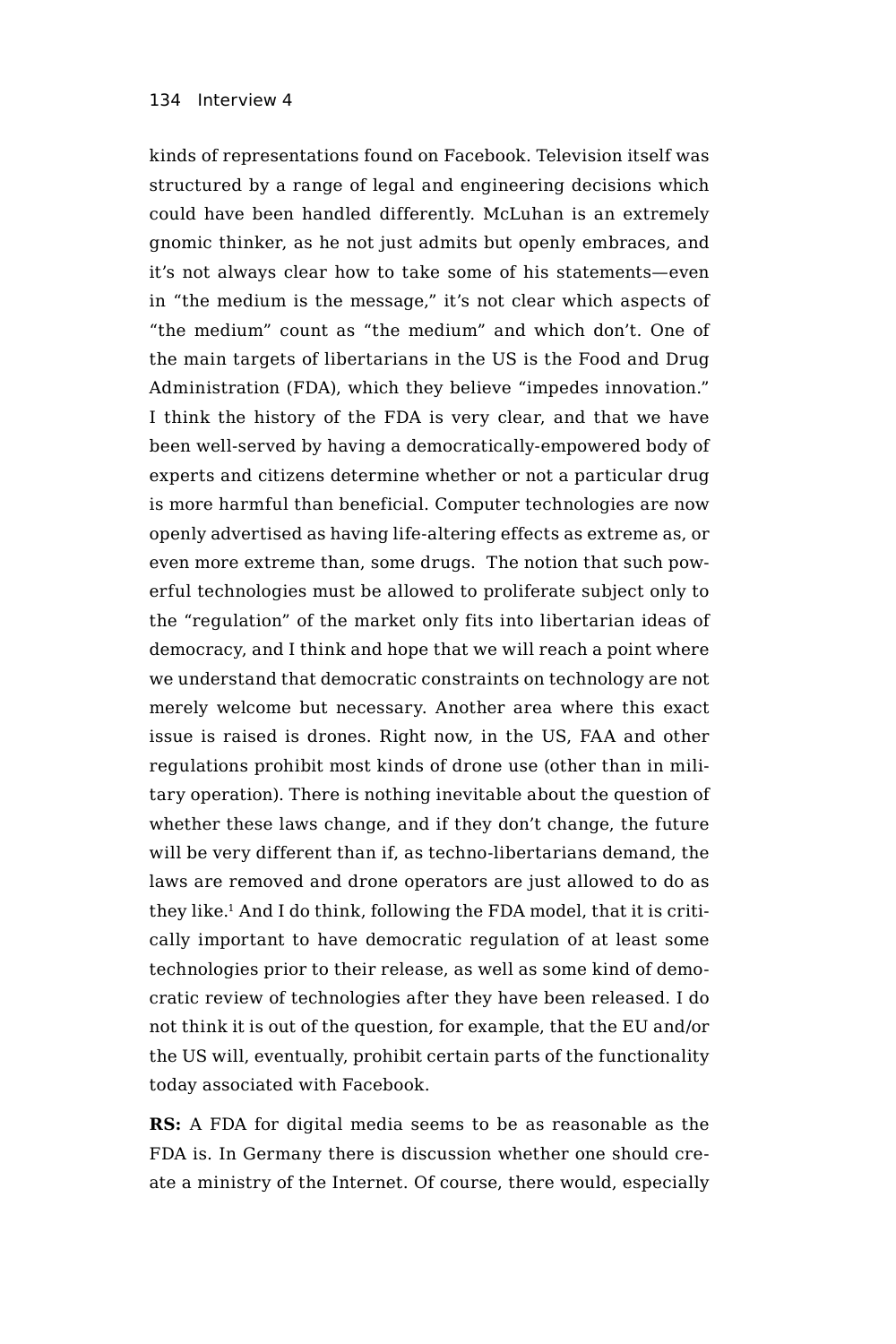in the US, be much objection against any regulations. And sure enough there would be references to John Stuart Mill's Essay *On Liberty* and warnings against any kind of 'nanny statecraft' that claims to know better what is good for its citizens – who themselves may find Google Glass just cool and convenient but a bit pricey. However, another 'message of the medium' – and request for the digital media FDA – is customization which causes the loss of chance encounters, the preclusion of the unfamiliar, the removal of diversity and of what we are not (yet). This becomes problematic once people are addressed not as consumers but as citizens expected to be open to others instead of cocooning in their bubble. Hence, personalization, driven by economic force, is political. Are the actual policy makers in the digital media age those who program ego-loops, inadvertently undermining the foundation of a democratic society?

**DG:** My short answer to your question is a resounding yes. This is a major concern of mine and other critical thinkers about the Internet. Rather than looking at the machine (at websites, Twitter streams, Facebook chats, etc.) to see evidence of "democratization," we should be looking at society itself to see the direction in which it is moving. There is some to my mind highly tendentious research suggesting that certain kinds of anti-authoritarian protest movements may be fueled by the introduction of Internet and mobile telephone communication (mostly in the "Arab Spring"), but this is very different from the question of how such technologies impact existing and deeply embedded democracies. If we look at the period from the early 1990s to the present day in the US, for example, this coincides with one of the most dramatic shifts to the political Right in our history. To be sure this shift started in the 1980s and included many forms of media such as television and radio, but it is absolutely clear that the introduction of the Internet did very little to stop that shift.

Further, it is startling how much the organizational materials of the political Right worldwide sound almost identical to that of the Left, in praising digital and mobile technology as enabling the realization of its political goals. This to me embodies one of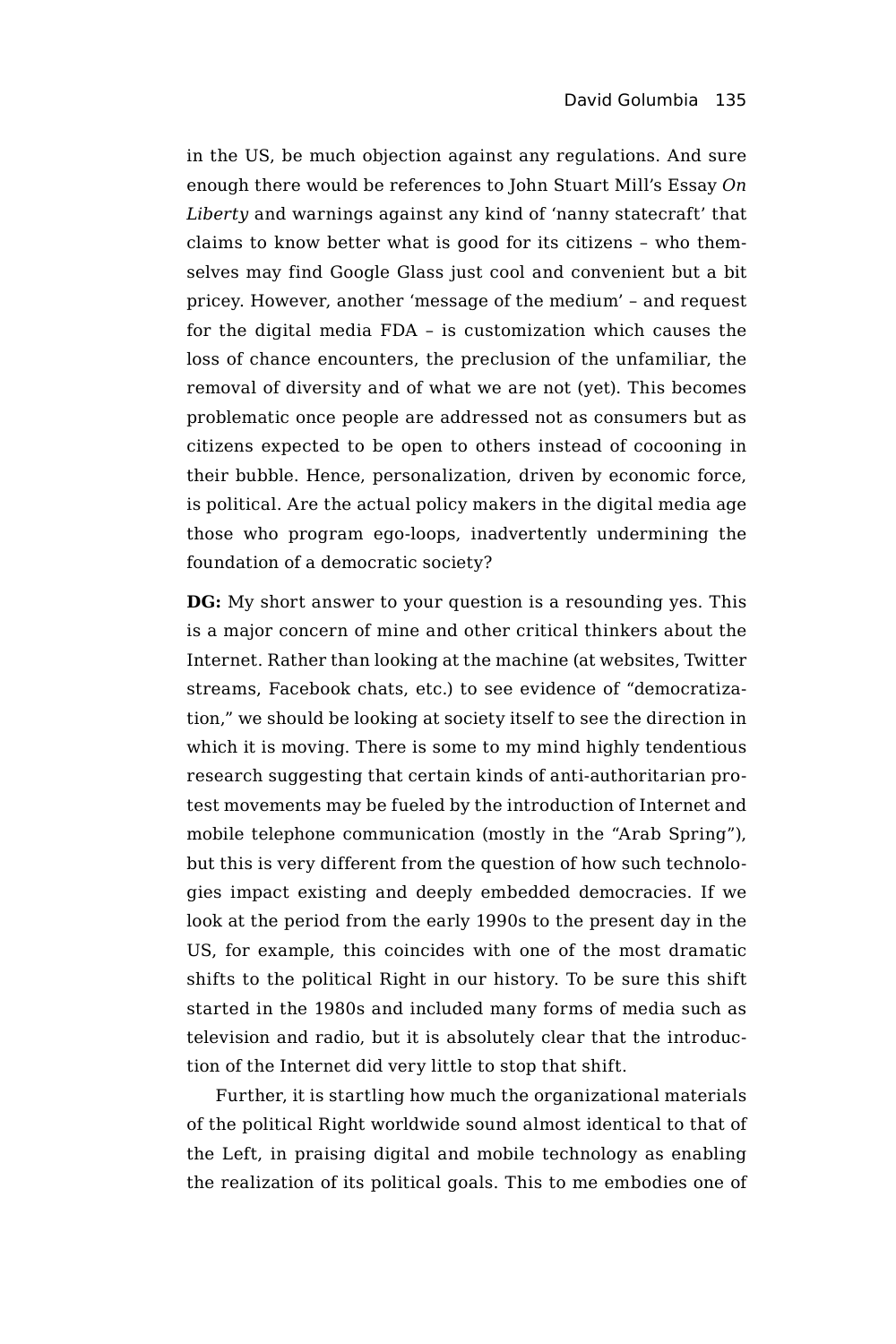the deep paradoxes in Internet evangelism: on the one hand, it says, print and other forms of information technology enabled or even created democracy; on the other, it says, these technologies were insufficient, and something new is needed that jettisons many of the affordances those older technologies had. At worst, one can imagine folks like Jeff Jarvis and Clay Shirky in 1776 saying to Benjamin Franklin, "if only you had the Internet, you'd be able to really have a democracy." This seems like a willful misreading of history to me, one that happens to converge with some very powerful commercial interests.

As your question suggests and as the work of scholars like Matthew Hindman implies, for many different reasons the Internet does not "force" individuals to engage with a wider array of political opinions and in many cases makes it very easy for individuals to do the opposite. Thus we have a new kind of centralization that is not itself regulated in the way that the public service provision of news by the much-derided "big three" television networks in the US of the 1960s and 70s were. There, the centralization was acknowledged and a variety of voluntary and legislative measures were taken to ensure these centralized services fed the public interest—and at that time we had a very robust and very interactive political dialogue in the US. Today, we have unacknowledged and entirely unregulated centralization, and among the most partisan, divisive, and uninformed political discourse in the US that we have ever seen, in part due to the utopian rhetoric that says Internet media is democratizing in a way no other media has been before.

**RS:** From a German point of view, I can confirm your perspectives with regard to Jürgen Habermas, whose 1962 book *The Structural Transformation of the Public Sphere: An Inquiry into a Category of Bourgeois Society* is often mistaken as a blueprint for the democratic sphere of the Internet. However, in his essay "Political Communication in Media Society: Does Democracy still have an Epistemic Dimension? The Impact of Normative Theory on Empirical Research" (in his 2008 book *Europe: The Faltering Project*), Habermas himself considers the asymmetric system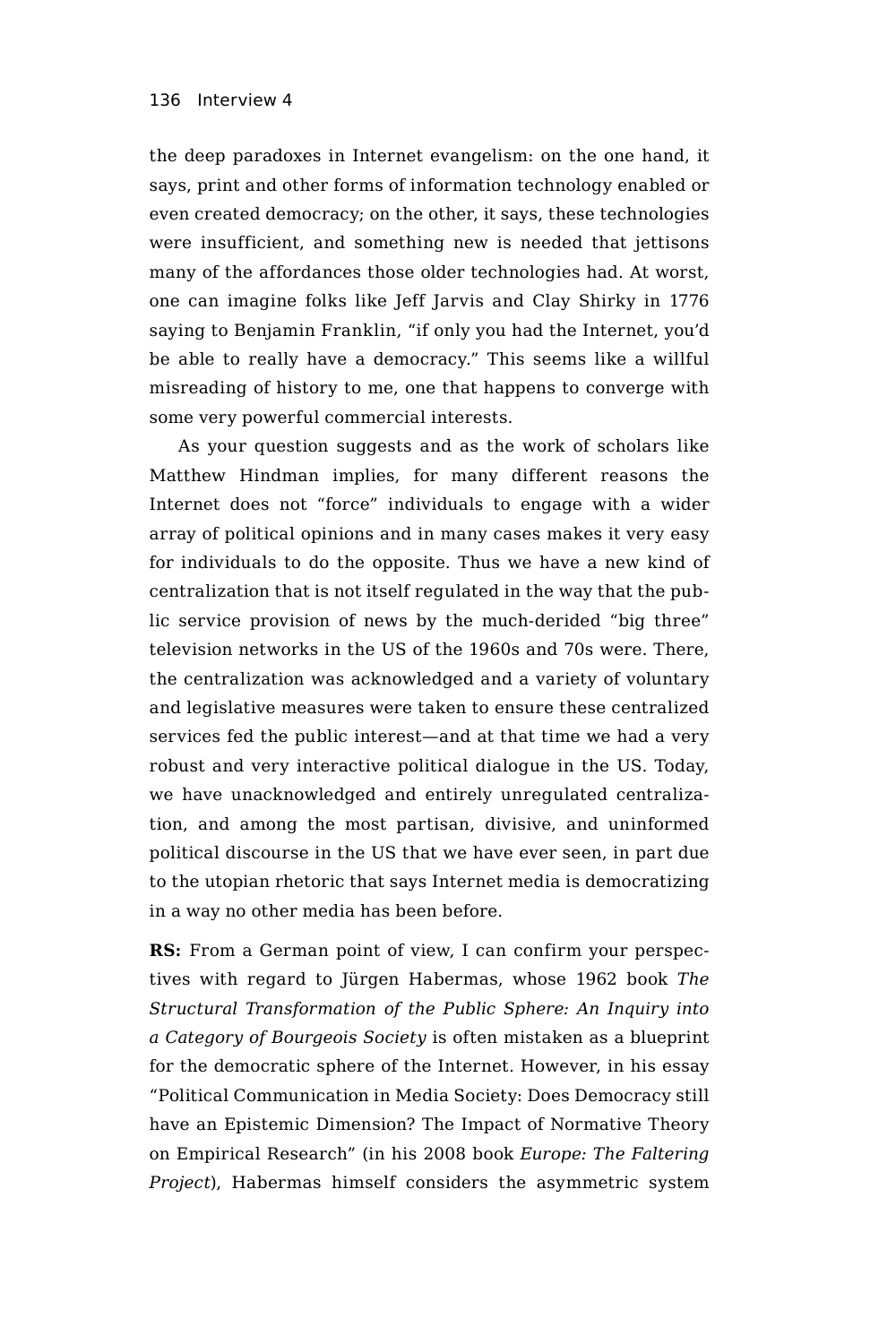of traditional mass media the better foundation for a deliberative, participatory democracy than the bidirectional Internet. The Internet, he concedes, undermines the old gate-keeping and allows everybody to participate in the discussion. However, the fragmented public sphere online obstructs an inclusive and rigorous debate of the cons and pros of a specific issue and thus does not foster a well informed political engagement.

**DG:** I agree with this very much. There is a great deal in Habermas that calls into question the easy adoption of his work to the Internet as if it is a realization of his "public sphere." Further, while I am no huge supporter of network television, I find the cribbed accounts of political discourse under the "big three" to be highly contrary to history, both in terms of individual behavior and overall politics. People in general were *more* informed in the 1960s and 1970s than they are today; they were less tolerant of absolutely crazy, fact-resistant political interventions; politics was more productive. I'm not saying this was caused by the networks (although having 3 sites of information about which everyone conversed excitedly may not have been such a bad thing, and is "participatory" and "interactive" in many important senses that Jarvis, Shirky, Jenkins and others dismiss far too quickly), but that the idea that the Internet "democratizes" political discourse seems contravened by the fact that political discourse has become notably less rich, less interactive, more divided, and less productive than it was under earlier media regimes.

**RS:** Early 2016 one may even ask to what extent it is the distraction and dispersion of the audience on the Internet that allows a person with the discourse quality of Donald Trump to become a presidential candidate.

# **Art and Aesthetics**

**RS:** People have said that art in or of digital media must be political even if its intentions are to be utterly formalistic. If art is based on technology the focus on form draws attention to how technology works and this is already an act of reflection or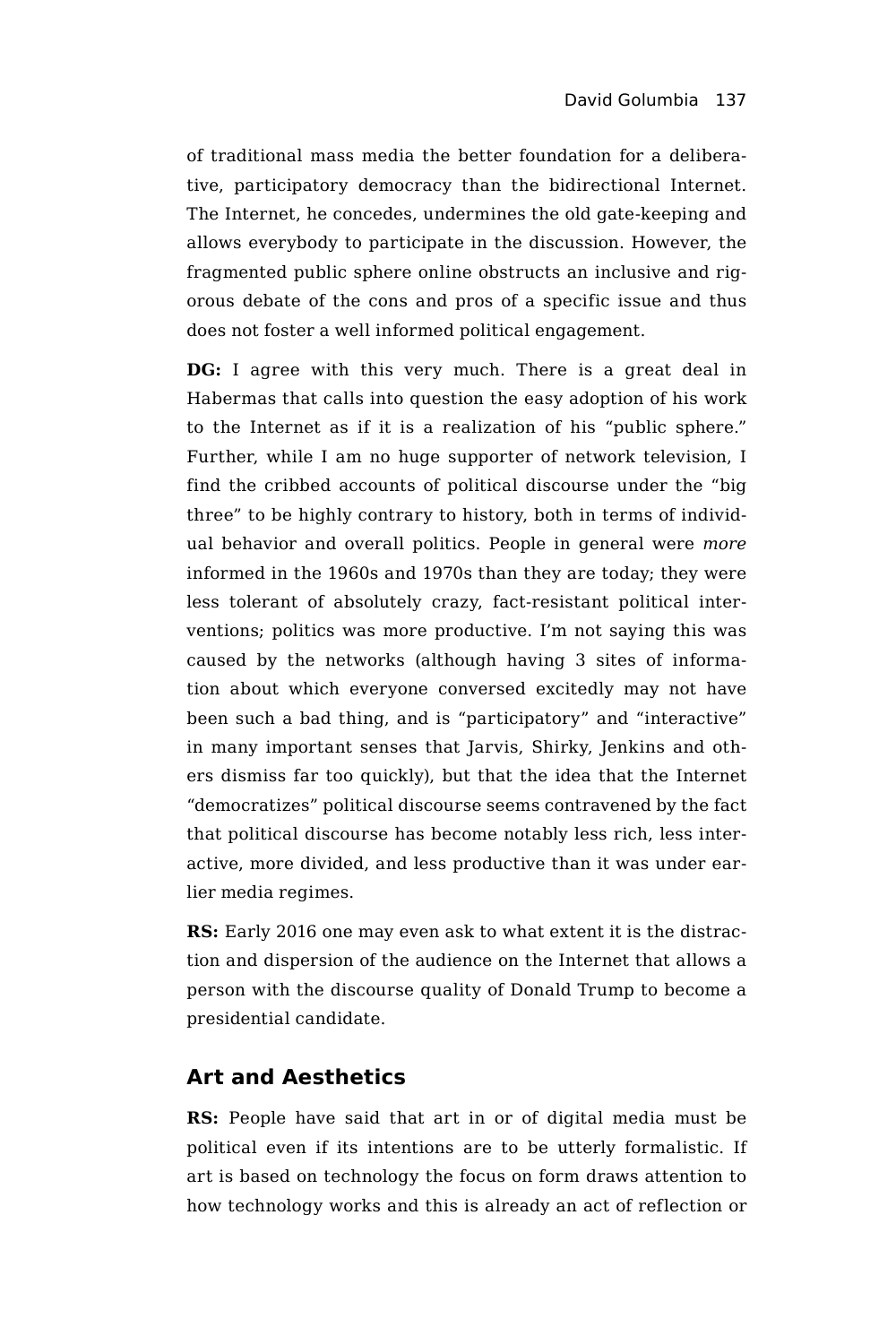education. From this perspective, one would assume that digital art and literature are art and literature that address the politics of digital technology. What is your experience in this regard?

**DG:** I would never say art "must" be anything. "Art," whatever that is, serves many different purposes, including frequently, no particular purpose at all, other than "being." Art may be used or not used for any number of purposes, intended or not intended by its creators. What resonates for me in this question is the huge amount of digital art that takes as its subject the operation of digital technology itself. I think art can be successful if and when it addresses politics, though it certainly does not need to. Art that addresses digital politics, which at this point includes many ordinary novels and short stories as well as more overtly digital forms, can be as successful as any other art, however we define "success." But there is absolutely a considerable amount of digital art whose purpose appears to be mainly or entirely the demonstration of the capabilities of digital tools. This art strikes me as completely formalist, devoid of any overt politics, and usually lacking any emotional or aesthetic content with which audiences can connect. The inherent politics of such work seems to be to exalt the wonders of the digital world, and for the most part I don't find that a particularly promising direction for the arts to take—it almost functions as a kind of advertisement for Photoshop or for HTML 5 or whatever technology the work is created in, and it is rare that technology demos work, at least for me, in the same register that functions for me as aesthetic, no matter how broadly conceived. It is certainly the case that some of the best digital art (Jodi, Shulgin, Mark Napier, Pall Thayer, Rafael Rozendaal) reflects in various ways on the condition of the digital, but that rarely if ever appears to be its overriding concern.

**RS:** To take your skepticism on just flexing the technical 'muscles' even further, one could say this kind of digital art carries out the shift from the culture of meaning to the culture of presence promoted, for example, in Hans Ulrich Gumbrecht's 2004 book *Production of Presence: What Meaning Cannot Convey*.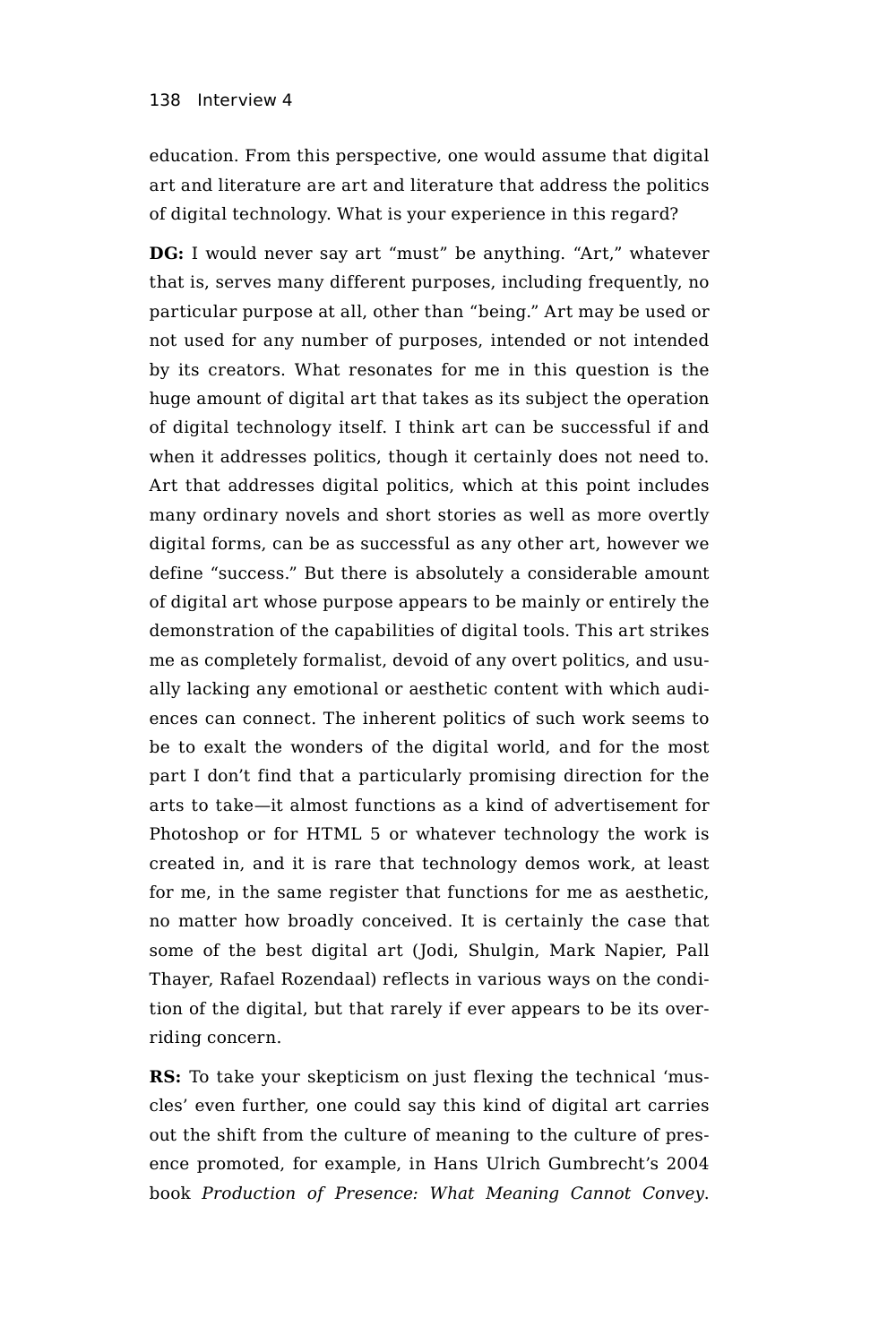Though, Gumbrecht does not discuss new media, he considers the '"special effects" produced today by the most advanced communication technologies' as possibly 'instrumental in reawakening a desire for presence.' In this aesthetic theory for the 21st century desire for presence favors materiality and intensive moments over interpretation. The agreeable argument may be that one should not resist the physical and aesthetic pleasure of an artwork by reducing its energy, vitality, and expressiveness to a particular proposition, as Susan Sontag famously stated in her essay "Against Interpretation" in 1964. The problematic consequence, however, is the sheer affirmation of the That without the question for the Why let alone questioning the That. As Gumbrecht puts it fairly clearly, being in sync with the 'things of the world' relieves us of the obligation to better ourselves and the world around us. It is obvious how far this aesthetics has moved from Adorno's notion of art as estrangement and of thinking as negation of the status quo. I wonder to what extent the formalist version of digital art and the contemporary aesthetic theory more or less unconsciously collaborate to step beyond the critical perspective on society you address in your answers above.

**DG:** I quite like this line of thinking, and it resonates to me to some extent with my experiences in teaching; reading the most breathless of techno-utopians, one might imagine that today's "digital natives" would be almost uniformly enthusiastic about thoroughgoing computerization and the many digital gadgets and effects they live with. Instead—and with the notable exception of very computer-identified hacker and proto-hacker students—I find much the opposite. I find the students, as you suggest, hungry in an intuitive but often explicit sense for the kind of embodied, present experiences for which the digital is usually a mediation, impatient with the tools and their own absorption in them, impatient even with the emphasis on special effects in cinematic media. Though my students are a subset oriented toward literary study, there are many very digitally-fluent folks among them, and I am continually surprised and heartened by the number of them who are deeply skeptical about the wonders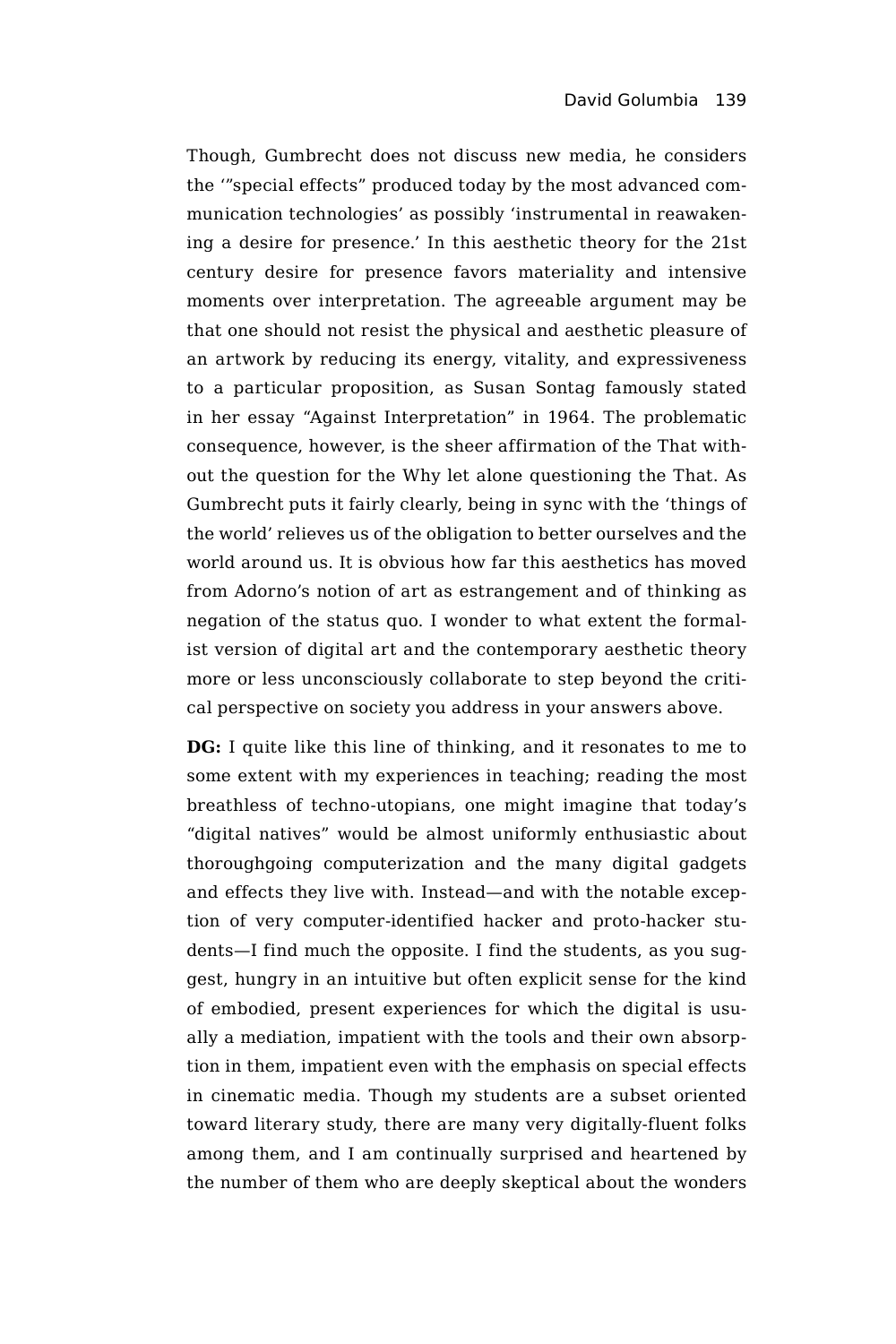being continually sold to them, and who seem to have a fairly good grasp on certain aspects of human experience (the body, face-to-face socialization, relationships, issues of life and death) that writers like Jarvis and Shirky appear to want us to think are vanishing entirely. This also seems to me to connect to the ideas of David M. Berry and Bernhard Stiegler and others, that the plasticity of "human nature" itself to some extent guarantees a building and/or rebuilding of what they (somewhat mechanistically for my taste; like your other interviewee Mihai Nadin, I am a great admirer of the anti-mechanistic biological theories of Robert Rosen) call "long circuits."

# **Media Literacy**

**RS:** What comes to mind if you hear "Digital Media Studies"? or "Digital Studies" or "Web Studies"?

**DG:** These are names for existing and valuable fields of academic study. I am concerned that they don't actually name usefully discrete areas of social practice, so that people who go to school now to do "digital media studies" may license themselves to omit huge amounts of cultural practice (chiefly, that which occurred before the mid-1990s, and that which does not occur on a screen), and that these omissions end up not just informing but even structuring the work done by such investigators. You can't understand human culture well by restricting yourself to such a narrow time period. That has been a problem for subfields of Media and Communication Studies to begin with, and a narrow focus on "digital media" threatens to be even worse.

**RS:** In your book and in your answers above you argue against techno-utopians praising the Internet as a road to more democracy and urge we need to notice and address the ethical, cultural and political costs of computing. What role do or should institutions of elementary and higher education play in this regard? Are Digital Humanities of help or – if replacing interpretation by algorithm, hermeneutics by statistics – rather part of the problem?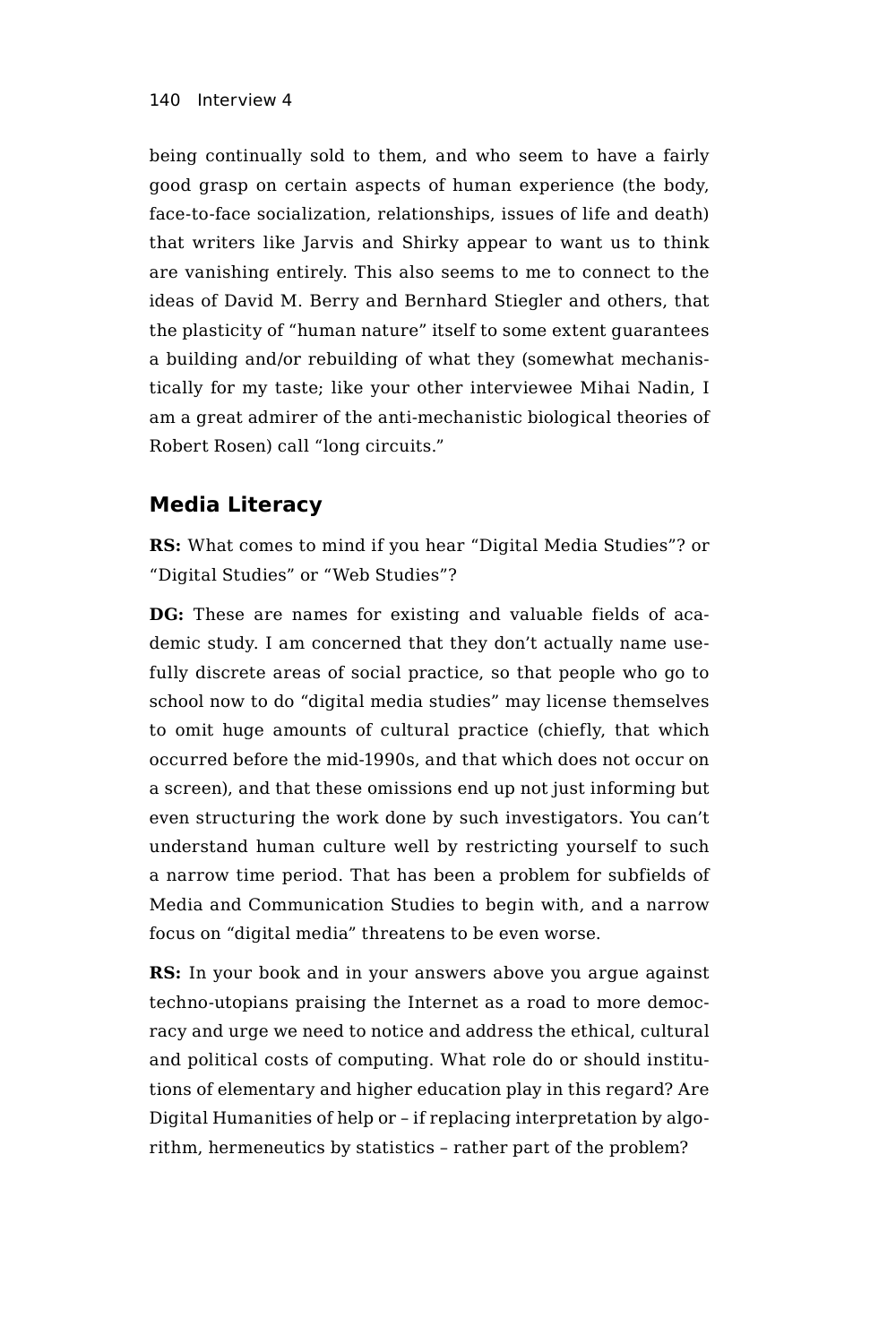**DG:** The 2013 MLA-conference contained the panel "The Dark Side of the Digital Humanities" which is being followed up with a special issue of *differences* called "In the Shadow of the Digital Humanities," in which I have an essay called "Death of a Discipline." Part of what I argue in that essay is that Digital Humanities is a kind of perfect cyberlibertarian construct—on the one hand, it tells us, it is a method that says nothing about politics; on the other hand, it attracts and often promotes a very specific politics that is deeply at odds with other understandings of the humanities. One aspect of that politics is a resistance to teaching about the core political and politico-philosophical issue that ground any serious understanding of the nature of society and of civic organization. As such, while I am generally in favor of teaching about the "ethical, cultural, and political costs of computing," I consider it more urgent simply to return to teaching ethics, politics, and cultural politics in a much more thoroughgoing way. In too many ways the advent of the computer has enabled a turning-away from such matters throughout the educational system, in favor of a "skill-based" program that is largely a political front—a way of teaching one politics above all others, one that does not even admit the possibility of dissent. Too often the "ethical, cultural, and political costs of computing" are taught from a single, packaged perspective: that "hackers" and "Hacktivists" like Anonymous, Barrett Brown, Jacob Appelbaum, Aaron Swartz, Andrew Auernheimer, Julian Assange and others constitute a site of meaningful resistance to the social costs of computing. From my perspective, they are part of the orthodox view, a pre-scripted site of self-described resistance that is in fact much more continuous with than opposed to the concentration of power. Power is the topic that needs to be addressed throughout the educational system in a much more resistant way than it currently is; these hackers for the most part advocate the use and concentration of power (in their own persons and institutions rather than those they dislike), and political theories that attract me are those that inspire us to resist the accumulation of power in the first place, and its careful, ethical, and judicious use when its use is required.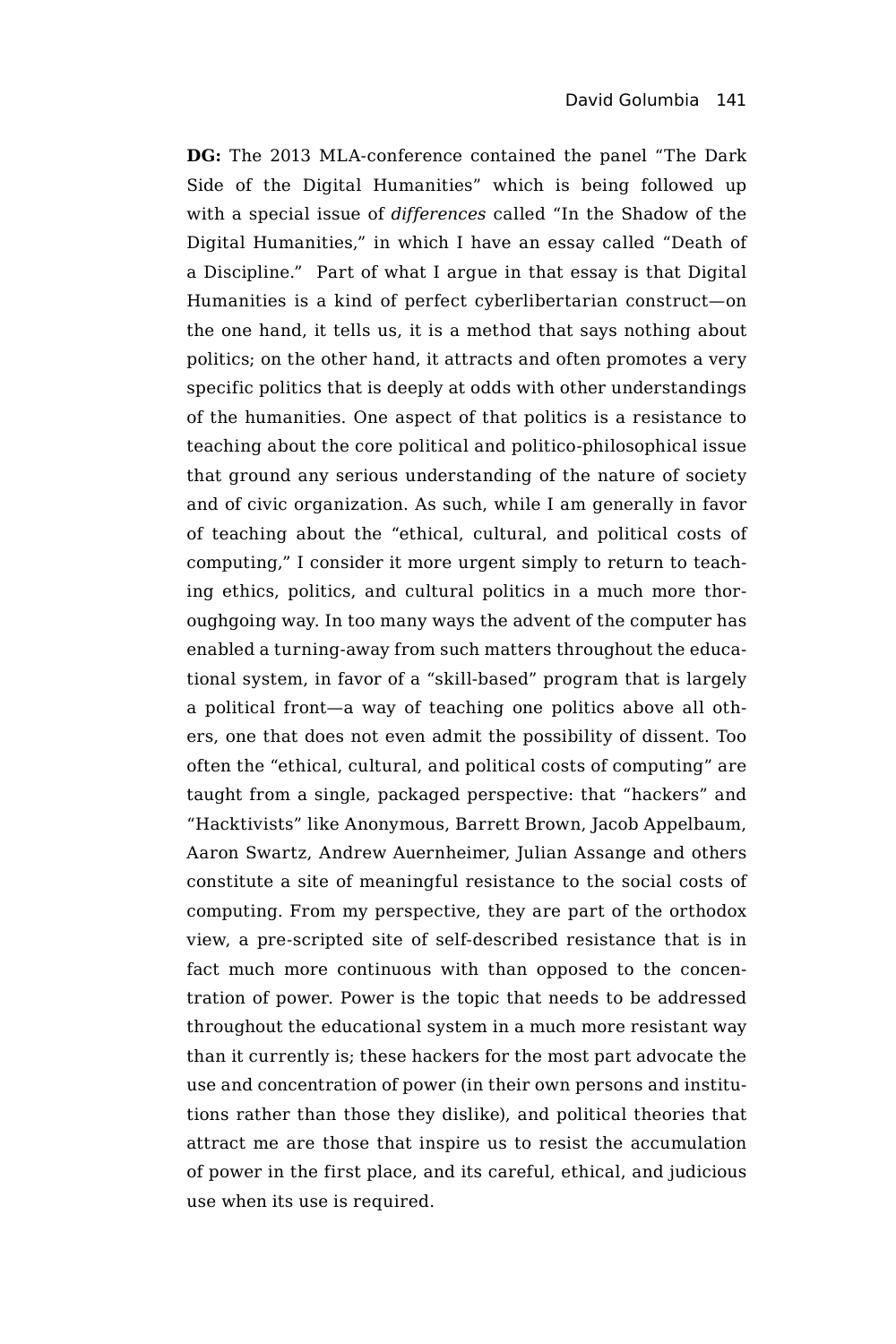**RS:** It has been argued – for example in Berry's 2011 *The Philosophy of Software* – the computational turn in the Humanities could convert the referential totality of human life into a computational 'knowing-that' and knowing how to transform subject matter through calculation and processing interventions. Does Digital Humanities foster the computationalism you address in your book and discussed above with respect to Leibnitz and Voltaire as representatives of two quite different views in the Enlightenment on human reason? Burdick, Drucker, Lunefeld, Presner, and Schnapp in their 2012 book *Digital\_ Humanities* (which you have written about on your Uncomputing blog) see Digital Humanities as an ambassador of the Humanities bringing the 'values, representational and interpretative practices, meaning-making strategies, complexities, and ambiguities of being human into every realm of experience and knowledge of the world.' Does Voltaire still have a future after Leibnitz succeeded so fundamentally with his idea of algorithmic machines and formal logic? Or do we have to understand the computational turn as the rejection of Voltaire's irony and skepticism that has thrived for two or three decades in the name of postmodernism?

**DG:** In my book and in everything I write and say, I try to make clear that my intent is not to eradicate the Leibniz line of thinking, but to suggest that its prominence today makes the Voltaire line extremely hard to see, and that we desperately need both. Not just that, but Voltaire, Swift, and others show the profound danger in the univocal adoption of the Leibniz line—this is something we have known for hundreds if not thousands of years, and it's hard-won knowledge and wisdom, and the fact that we do seem on the verge of forgetting it today is part of what makes the digital revolution frightening. The two books you mention are interesting, because I see Berry as advocating a view that I cannot discount entirely—that a new version of the Voltairian critical reason will emerge as a part of and reaction to widespread computerization. I see this view also in the thought of Stiegler, and I hope it's correct and keep looking for evidence that it may be. On the other hand, the Burdick et al *Digital\_Humanities* book strikes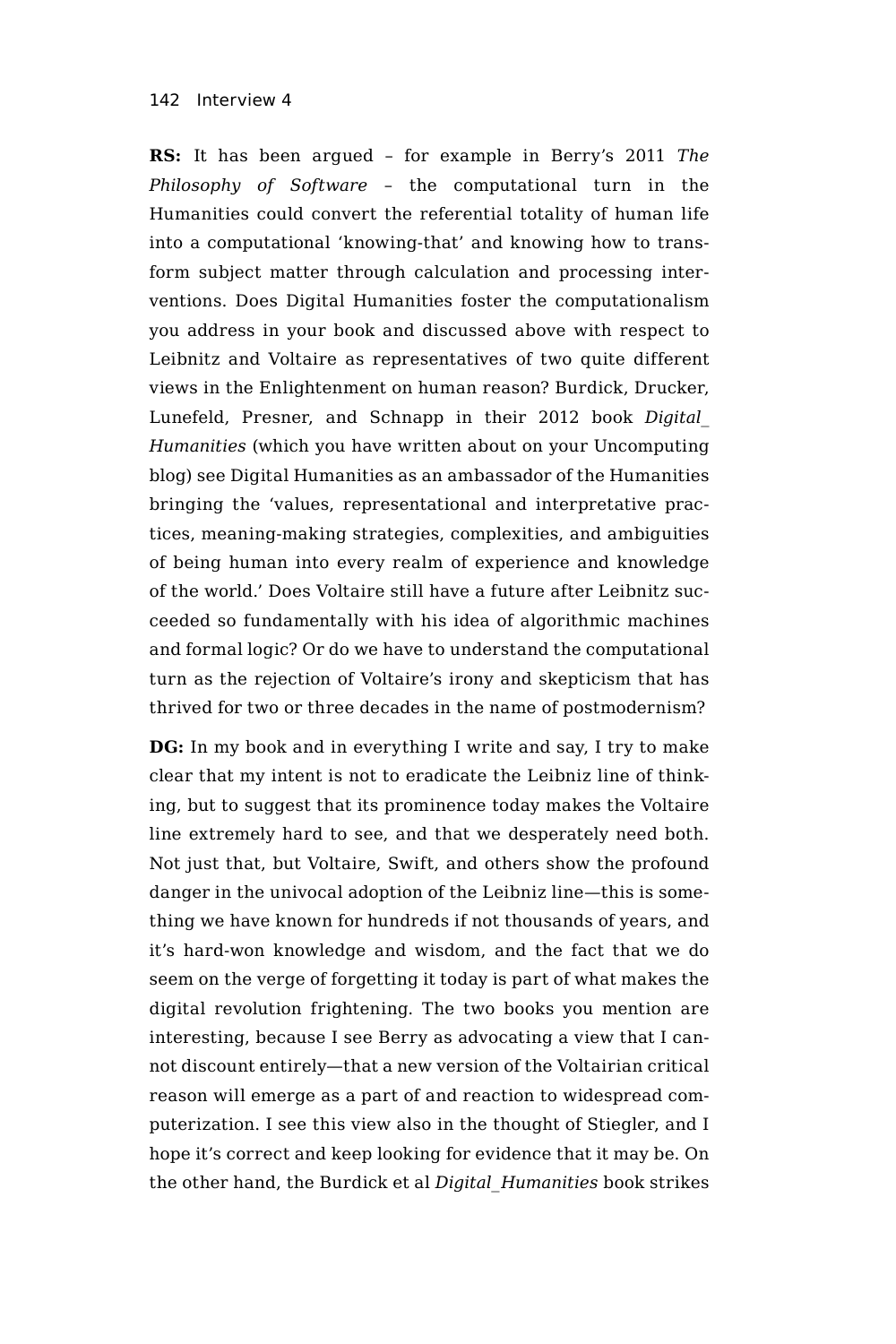me as disheartening evidence in the other direction; I see it as asserting exactly that the Leibniz way of thinking overcomes and makes unnecessary the Voltaire line, and in this sense it comes close to arguing many times that the activities we associate with humanistic practice should be replaced by computation; one notes how rarely anything in that book can be construed as positive commentary on what it repeatedly slurs as "traditional" humanistic practice, including any kind of humanistic scholarship that does not celebrate the digital as utterly transformative.

**RS:** Since you mention Bernard Stiegler, in his 2008 article *Is Google making us stupid?* and later in his 2011 book *The Shallows – What the Internet is Doing to Our Brains*, Nicholas Carr discusses the consequences of online media for literacy. From Carr's perspective, multitasking and power browsing online make people unlearn deep reading with the effects being carried offline, and with the result that they also unlearn deep thinking. Stiegler certainly shares such perspective and even sees the destruction of young people's ability to develop deep and critical attention to the world around them as a threat to social and cultural development. What is your take on this?

**DG:** I take Carr's concerns very seriously. I find the reaction to it among the digerati to be too colored by one form or another of a quasi-religious faith in computerization. I think there is lots of empirical evidence to suggest that what Carr is worried about is actually taking place—that certain kinds of political and cultural discourse are, in fact, quite a bit "shallower" than they were for most of the recent and even less recent past. I find Stiegler's comments on Carr to be among the most important interventions in this discussion we have to date. In addition to discussing him occasionally in several recent works, Stiegler offered a seminar in 2012 on Plato, a fairly significant part of which was devoted to Carr; the first session is called "From Nicholas Carr to Plato."2 If I understand correctly, in addition to and to some extent against Carr's analysis, Stiegler makes two points that seem absolutely vital. The first is, essentially, about temporality: that the time of the digital is a kind of perpetual "now," one that continually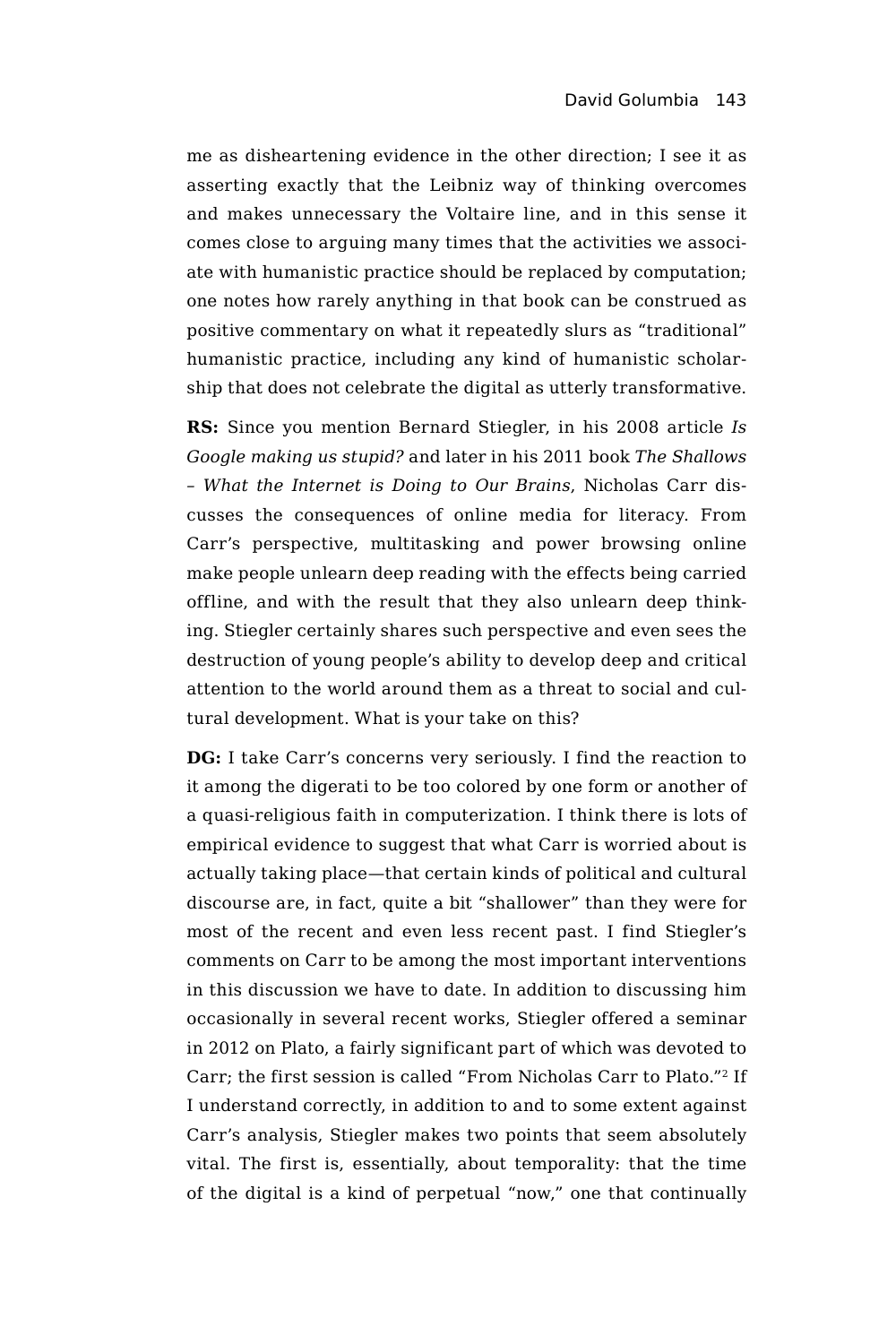suggest a break with everything that has come before, and that this temporality interrupts "long circuits" that are somewhat akin to Carr's "deep thinking," but gain some specificity by being framed in temporal rather than spatial terms. The second is a point that I don't think anyone else has made, or at least has not made as clearly and as well: that even if we accept that digital media is having profoundly interruptive effects on human thinking (which I think Stiegler does, as does Carr, and I find it hard to disagree with this), we actually end up having a contradictory understanding of "the human" if we suggest that human beings will necessarily be unable to develop new "long circuits" that compensate for, and perhaps even extend, the capabilities that may be getting pushed aside at the moment. Rather than having faith in a deterministic technology that will itself "liberate" us from the problems it causes, and rather than dismissing the concerns of writers like Carr and Stiegler and Sherry Turkle and many others, this position allows us to imagine cultural and cognitive re-inscriptions of digital capabilities that recognize that some of what the digital currently pushes away may, in the longer run, be things we as a society do not want to abandon.

**RS:** This sounds as if the problem technology brings with it also containsentails the solution and will actually advance humanity by pushing to further advance develop its faculty of reason. To play the devils advocate(and to employ a different kind of dialectic), wouldn't it, rather than hoping that certain traditional human capabilities are not abandoned but re-inscribed, be exciting to see the loss as the actual win? In 2010 *Times*-Columnist Ben Macintyre compared the hyper-attentive, power-browsing disposition of the digerati with the fox in Isaiah Berlin's essay "The Hedgehog and The Fox" (1953) about the two modes of thinking. While the hedgehog, Berlin argues, 'relates everything to a single central vision, one system, less or more coherent,' the fox 'pursues many ends, often unrelated and even contradictory.' Berlin favors the fox, as does Macintyre who praises the Internet for turning all of us into foxes because to him – and to a certain extent also to Berlin – the hedgehog-thinking is totalitarian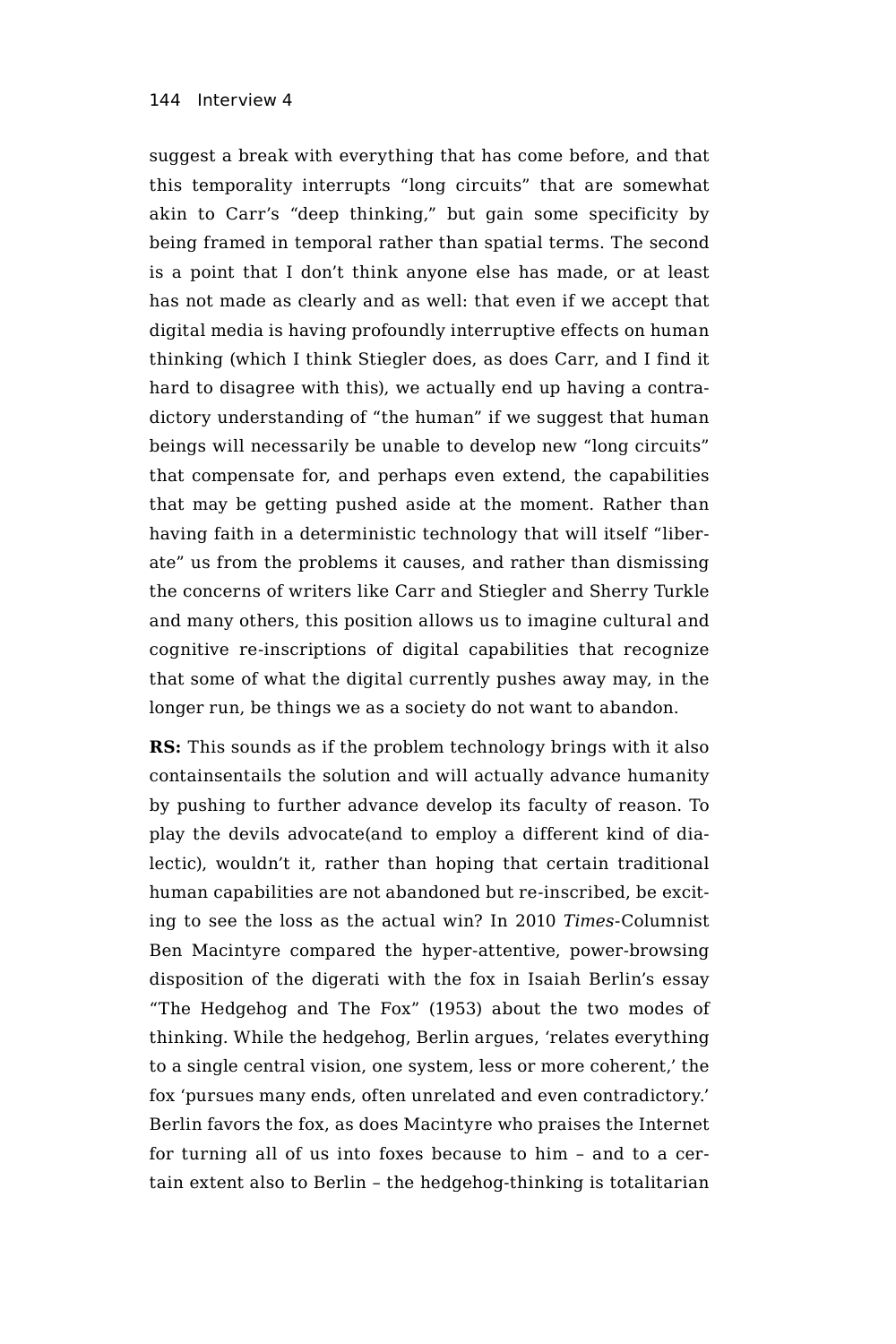and fundamentalist. Could we appreciate the loss of deep reading from this perspective? As openness to different, even contradictory information and standpoints and as rejection of any new Grand Narrative; the prevalence of the database paradigm over narrative.

**DG:** This is a complex question that I've addressed a bit in other answers; I certainly hope that something like this is the case. But I'm discomfited by the portrayal of "narrative" or what I'll also call "interpretive" knowledge as "traditional" and therefore the database as forward-looking or avant-garde, among other things. The current "fox" forms are ones promoted by commercial power, as a form of political power; they are forms that, whatever their tremendous power today, have been present in human society from its earliest days. No doubt, "fox" thinking and "hedgehog" thinking each have their day; taken to the extreme, either one can and will be destructive. But in my lifetime, I cannot remember moments when it seemed so possible, or when we saw so many argue, that one side or the other had been proven essentially irrelevant to human existence. The desire to obliterate one side or the other is to me the mark of burgeoning totalitarianism. To take the example clearest to hand: reports by a variety of journalists and academics of working conditions inside of Google itself do not appear, to me, to paint a picture of a robust, rights-respecting, participatory culture. It is not a sweatshop or coal mine, and it pays very well, but in many ways the work culture of Google looks to me like the kind of totallysurveilled, conformity-enforcing (in the name of "merit") workplace imagined in dystopian films like *Gattaca*, and the fact that many Google employees honestly think they know what is good for the rest of society better than society itself does is very troubling. A healthy democratic society needs a variety of strong viewpoints in active conversation and even (political) conflict; too much of what happens today appears particularly directed toward eliminating these fundamental components of what I consider freedom.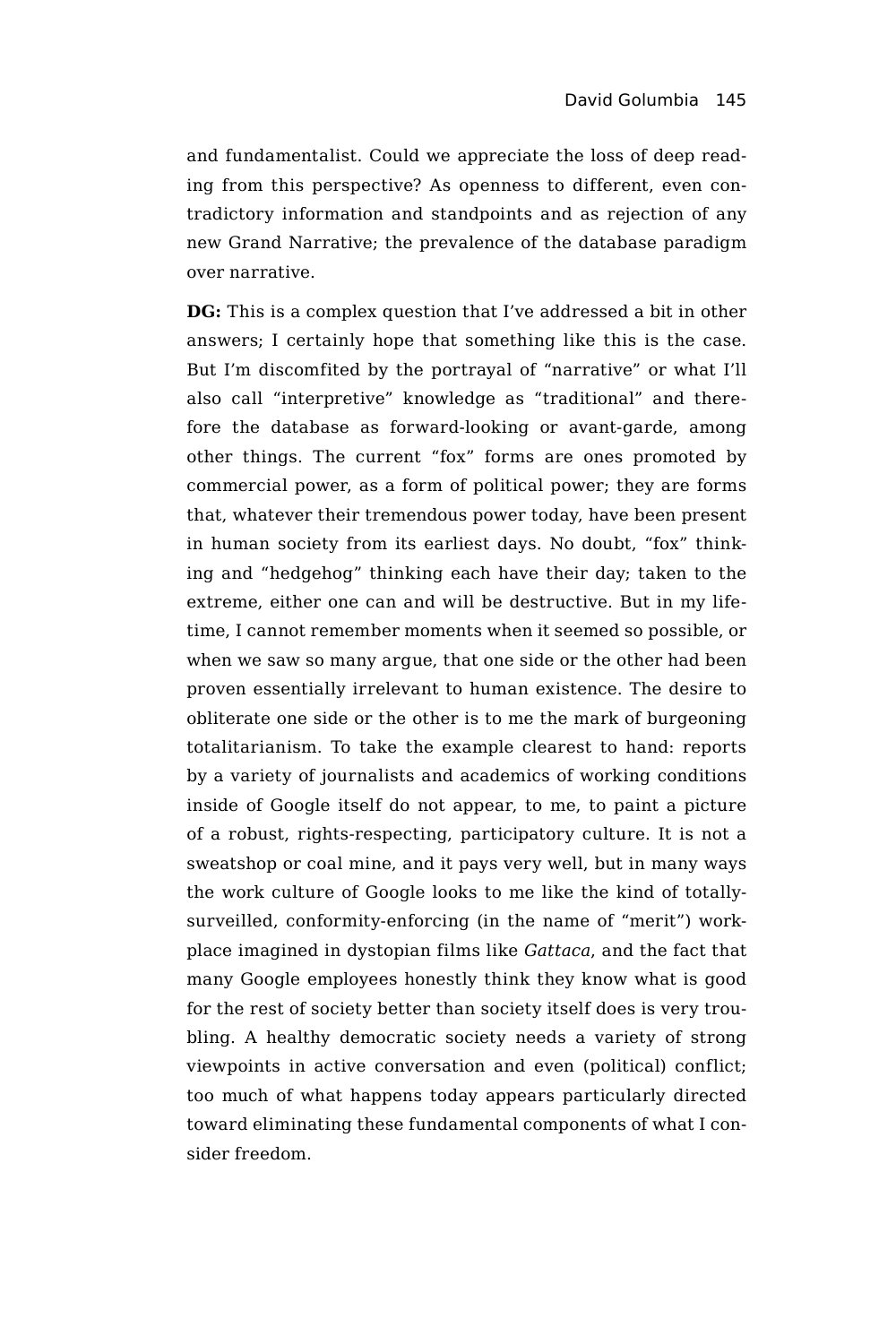**RS:** Before the Internet became available for private and commercial use it was administered by the university. Today one has the impression the university is no longer on top of development in this domain. How should academic institutions have responded to the upheaval of new media? How should they become more involved today?

**DG:** Just as a point of fact, I believe universities were among several kinds of institutions that administered the Internet. On the one hand, referring back to the kind of democratic oversight of technological development that I have advocated above, I think universities have backed away from this and could and should do much more, and that in general it is quite difficult to find critical questions about digital technology being raised on US universities today with the same vigor they are raised about other cultural practices—although this is absolutely the kind of awareness and thought I try to encourage in my own teaching. On the other hand, that lack of criticism means that in another sense universities are too involved with computerization—they have, in many different ways, become active and often uncritical promoters of the technology industries, and somewhat often even act as salespeople for technology products.

Political forces in the US have worked hard to diminish any sense of civic or public good (to the extent that this is replaced with a kind of "open source" commons, it has become a vitiated and atrophied concept, one that is all about making resources available to the major information profiteers, like Google). My belief is that the Internet should never have been commercialized to the extent it has been, and this is not a matter for universities alone but for society as a whole. My view is also that higher education itself has been so compromised both by the attack on public goods and by intrusion of capital into spheres from which it was formally barred before, again largely without the consent of most of us involved in higher education, that we have been in many ways unable to provide the civic, intellectual, political and historical contexts that would have been necessary to form an adequate response to overwhelming technological change. Even